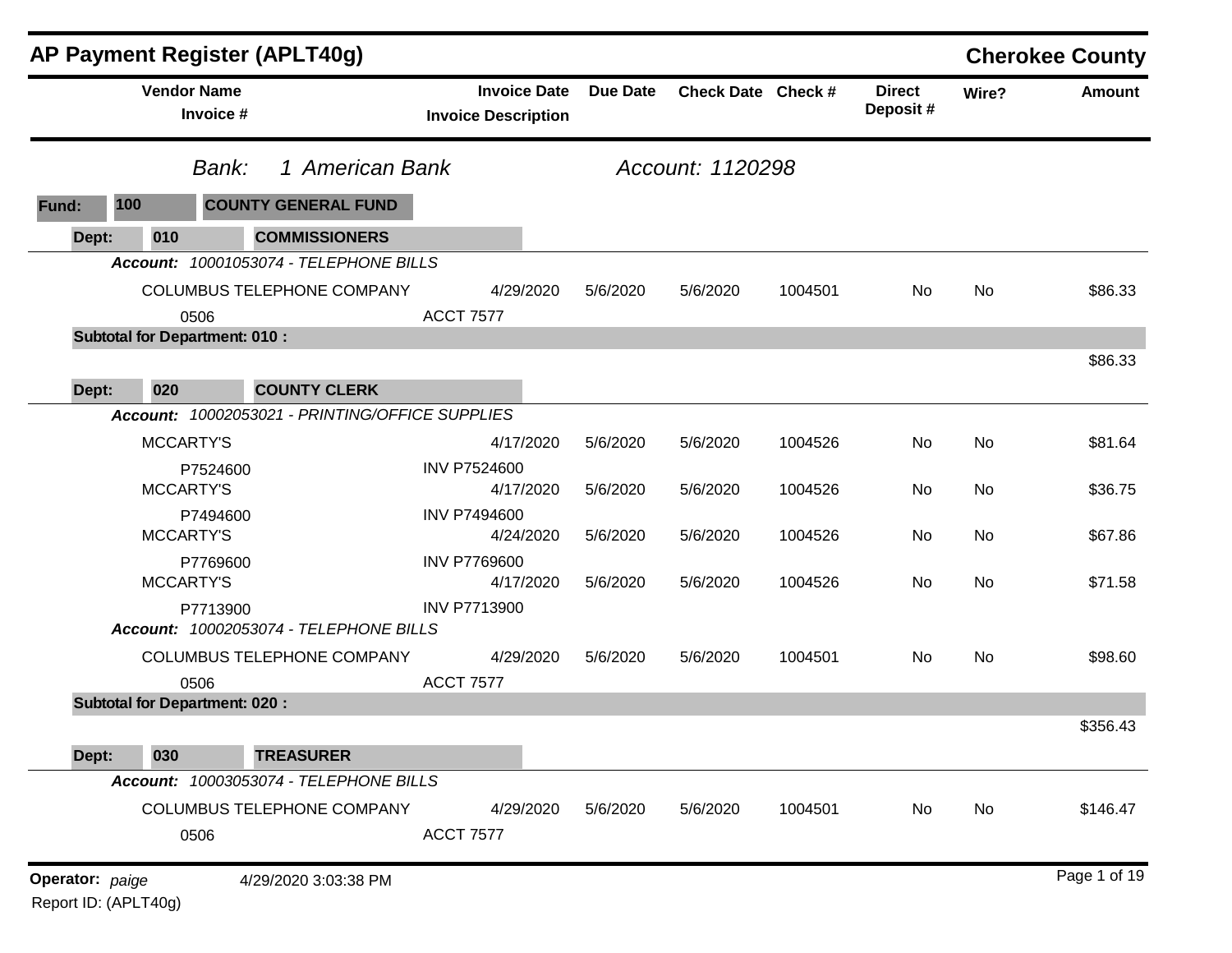|       |                                      | <b>AP Payment Register (APLT40g)</b>                 |                                                   |                 |                    |         |                           |           | <b>Cherokee County</b> |
|-------|--------------------------------------|------------------------------------------------------|---------------------------------------------------|-----------------|--------------------|---------|---------------------------|-----------|------------------------|
|       | <b>Vendor Name</b><br>Invoice #      |                                                      | <b>Invoice Date</b><br><b>Invoice Description</b> | <b>Due Date</b> | Check Date Check # |         | <b>Direct</b><br>Deposit# | Wire?     | <b>Amount</b>          |
|       | <b>SUMNERONE</b>                     |                                                      | 4/17/2020                                         | 5/6/2020        | 5/6/2020           | 1004546 | No                        | No        | \$87.60                |
|       | 2508715                              |                                                      | INV 2508715                                       |                 |                    |         |                           |           |                        |
|       | <b>Subtotal for Department: 030:</b> |                                                      |                                                   |                 |                    |         |                           |           | \$234.07               |
| Dept: | 040                                  | <b>ATTORNEY</b>                                      |                                                   |                 |                    |         |                           |           |                        |
|       |                                      | Account: 10004053074 - TELEPHONE BILLS               |                                                   |                 |                    |         |                           |           |                        |
|       |                                      | COLUMBUS TELEPHONE COMPANY                           | 4/29/2020                                         | 5/6/2020        | 5/6/2020           | 1004501 | No                        | No        | \$252.79               |
|       | 0506                                 |                                                      | <b>ACCT 7577</b>                                  |                 |                    |         |                           |           |                        |
|       |                                      | Account: 10004053089 - OTHER CONTRACTUAL             |                                                   |                 |                    |         |                           |           |                        |
|       | <b>THOMSON WEST</b>                  |                                                      | 4/27/2020                                         | 5/6/2020        | 5/6/2020           | 1004547 | No                        | No        | \$292.95               |
|       | 842075794                            |                                                      | INV 842075794                                     |                 |                    |         |                           |           |                        |
|       | <b>Subtotal for Department: 040:</b> |                                                      |                                                   |                 |                    |         |                           |           |                        |
|       |                                      |                                                      |                                                   |                 |                    |         |                           |           | \$545.74               |
| Dept: | 050                                  | <b>REGISTER OF DEEDS</b>                             |                                                   |                 |                    |         |                           |           |                        |
|       |                                      | Account: 10005053074 - UTILITIES/TELEPHONE BILLS     |                                                   |                 |                    |         |                           |           |                        |
|       |                                      | COLUMBUS TELEPHONE COMPANY                           | 4/29/2020                                         | 5/6/2020        | 5/6/2020           | 1004501 | No                        | <b>No</b> | \$89.51                |
|       | 0506                                 |                                                      | <b>ACCT 7577</b>                                  |                 |                    |         |                           |           |                        |
|       | <b>SUMNERONE</b>                     |                                                      | 4/27/2020                                         | 5/6/2020        | 5/6/2020           | 1004546 | No.                       | No        | \$74.05                |
|       | 2513704                              |                                                      | <b>INV 2513704</b>                                |                 |                    |         |                           |           |                        |
|       | <b>Subtotal for Department: 050:</b> |                                                      |                                                   |                 |                    |         |                           |           |                        |
|       |                                      |                                                      |                                                   |                 |                    |         |                           |           | \$163.56               |
| Dept: | 060                                  | <b>SHERIFF &amp; JAIL</b>                            |                                                   |                 |                    |         |                           |           |                        |
|       |                                      | Account: 10006053021 - PRINTING/OFFICE SUPPLIES      |                                                   |                 |                    |         |                           |           |                        |
|       | <b>QUILL CORPORATION</b>             |                                                      | 4/22/2020                                         | 5/6/2020        | 5/6/2020           | 1004541 | No                        | <b>No</b> | \$74.55                |
|       | 6060086                              |                                                      | <b>INV 6060086</b>                                |                 |                    |         |                           |           |                        |
|       | FOUR STATE PRINTING                  |                                                      | 4/22/2020                                         | 5/6/2020        | 5/6/2020           | 1004512 | No.                       | <b>No</b> | \$25.80                |
|       | 10819                                |                                                      | <b>INV 10819</b>                                  |                 |                    |         |                           |           |                        |
|       |                                      | Account: 10006053022 - EMPLOYEE UNIFORMS/ACCESSORIES |                                                   |                 |                    |         |                           |           |                        |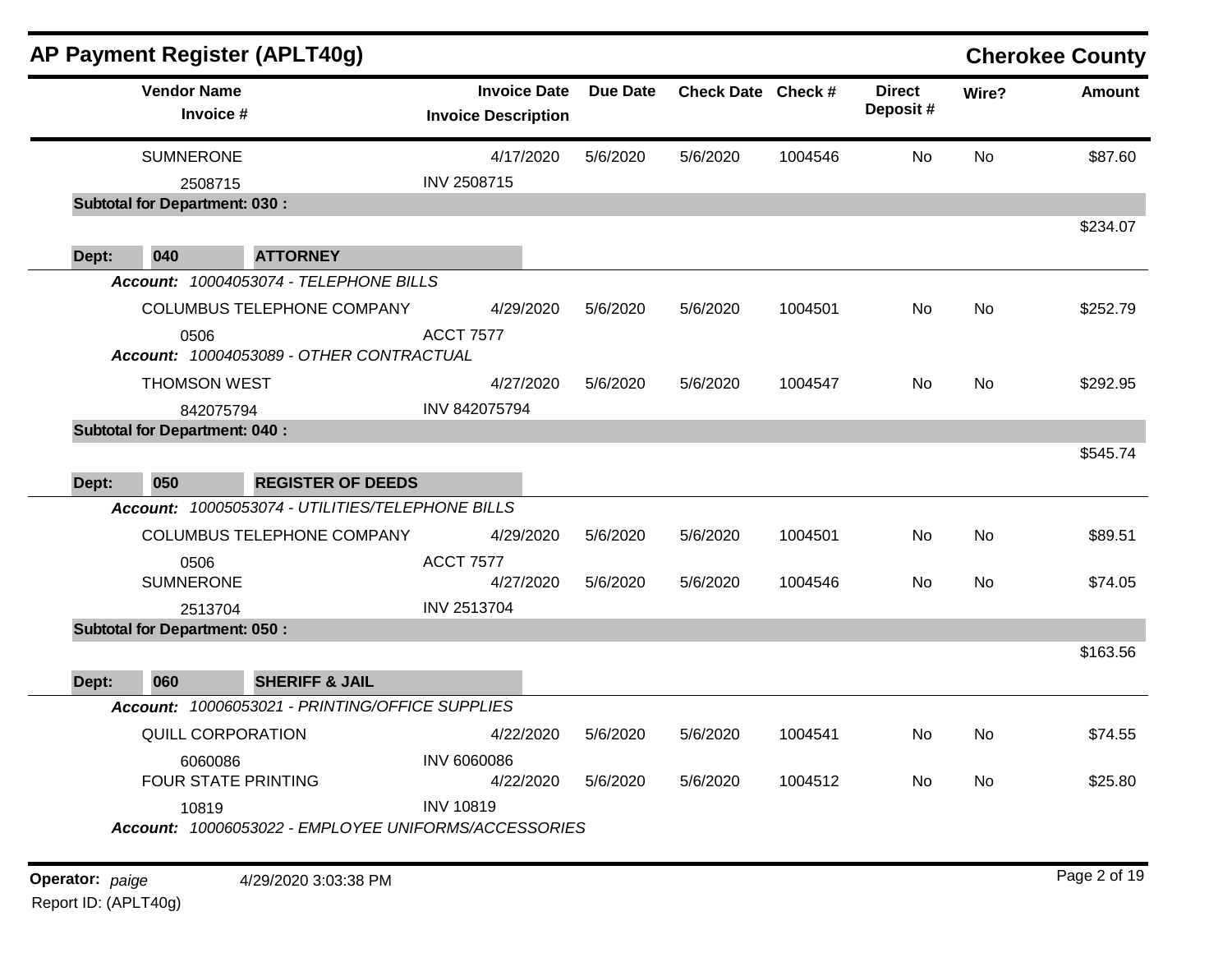| <b>AP Payment Register (APLT40g)</b>                      |                                                   |          |                    |         |                           |           | <b>Cherokee County</b> |
|-----------------------------------------------------------|---------------------------------------------------|----------|--------------------|---------|---------------------------|-----------|------------------------|
| <b>Vendor Name</b><br>Invoice #                           | <b>Invoice Date</b><br><b>Invoice Description</b> | Due Date | Check Date Check # |         | <b>Direct</b><br>Deposit# | Wire?     | <b>Amount</b>          |
| SOUTHERN UNIFORM & EQUIPMENT                              | 4/24/2020                                         | 5/6/2020 | 5/6/2020           | 1004545 | No.                       | <b>No</b> | \$100.00               |
| 101428<br>Account: 10006053025 - PARTS/VEHICLE REPAIRS    | <b>INV 101428</b>                                 |          |                    |         |                           |           |                        |
| MIKE CARPINO FORD MERCURY INC                             | 4/22/2020                                         | 5/6/2020 | 5/6/2020           | 1004530 | No.                       | No.       | \$54.93                |
| 113044<br>FULL SERVICE AUTOMOTIVE                         | <b>INV 113044</b><br>4/22/2020                    | 5/6/2020 | 5/6/2020           | 1004514 | No.                       | No.       | \$7,513.80             |
| 0506<br>NATALINIS AUTOMOTIVE                              | 2018 DODGE RAM<br>4/27/2020                       | 5/6/2020 | 5/6/2020           | 1004533 | No                        | No        | \$61.76                |
| 734029<br>NATALINIS AUTOMOTIVE                            | <b>INV 734029</b><br>4/17/2020                    | 5/6/2020 | 5/6/2020           | 1004534 | No.                       | <b>No</b> | \$159.98               |
| 732841<br>NATALINIS AUTOMOTIVE                            | <b>INV 732841</b><br>4/27/2020                    | 5/6/2020 | 5/6/2020           | 1004533 | No.                       | No.       | \$5.99                 |
| 733978<br>NATALINIS AUTOMOTIVE                            | <b>INV 733978</b><br>4/27/2020                    | 5/6/2020 | 5/6/2020           | 1004533 | No.                       | No.       | \$48.64                |
| 734014<br>NATALINIS AUTOMOTIVE                            | <b>INV 734014</b><br>4/17/2020                    | 5/6/2020 | 5/6/2020           | 1004534 | No                        | No        | \$92.72                |
| 732980<br>MIKE CARPINO FORD MERCURY INC                   | <b>INV 732980</b><br>4/20/2020                    | 5/6/2020 | 5/6/2020           | 1004530 | No.                       | No.       | \$4,612.98             |
| 113035<br>MIKE CARPINO FORD MERCURY INC                   | INV 113035<br>4/22/2020                           | 5/6/2020 | 5/6/2020           | 1004530 | No.                       | No.       | (\$1,050.00)           |
| 113045<br>Account: 10006053028 - COMPUTER SUPPLIES        | <b>CREDIT</b>                                     |          |                    |         |                           |           |                        |
| NEWEGG BUSINESS, INC                                      | 4/22/2020                                         | 5/6/2020 | 5/6/2020           | 1004535 | No.                       | No.       | \$199.98               |
| 1302730738<br>Account: 10006053072 - GAS, ELECTRIC, WATER | INV 1302730738                                    |          |                    |         |                           |           |                        |
| PRO SOLUTIONS, LLC                                        | 4/24/2020                                         | 5/6/2020 | 5/6/2020           | 1004540 | No.                       | No.       | \$652.38               |
| 202003066<br>EMPIRE DISTRICT ELECTRIC COMPANY             | INV 2020-03-066<br>4/22/2020                      | 5/6/2020 | 5/6/2020           | 1004508 | No.                       | No.       | \$2,751.46             |
| 0503 SH                                                   | ACCT 643108-13-7                                  |          |                    |         |                           |           |                        |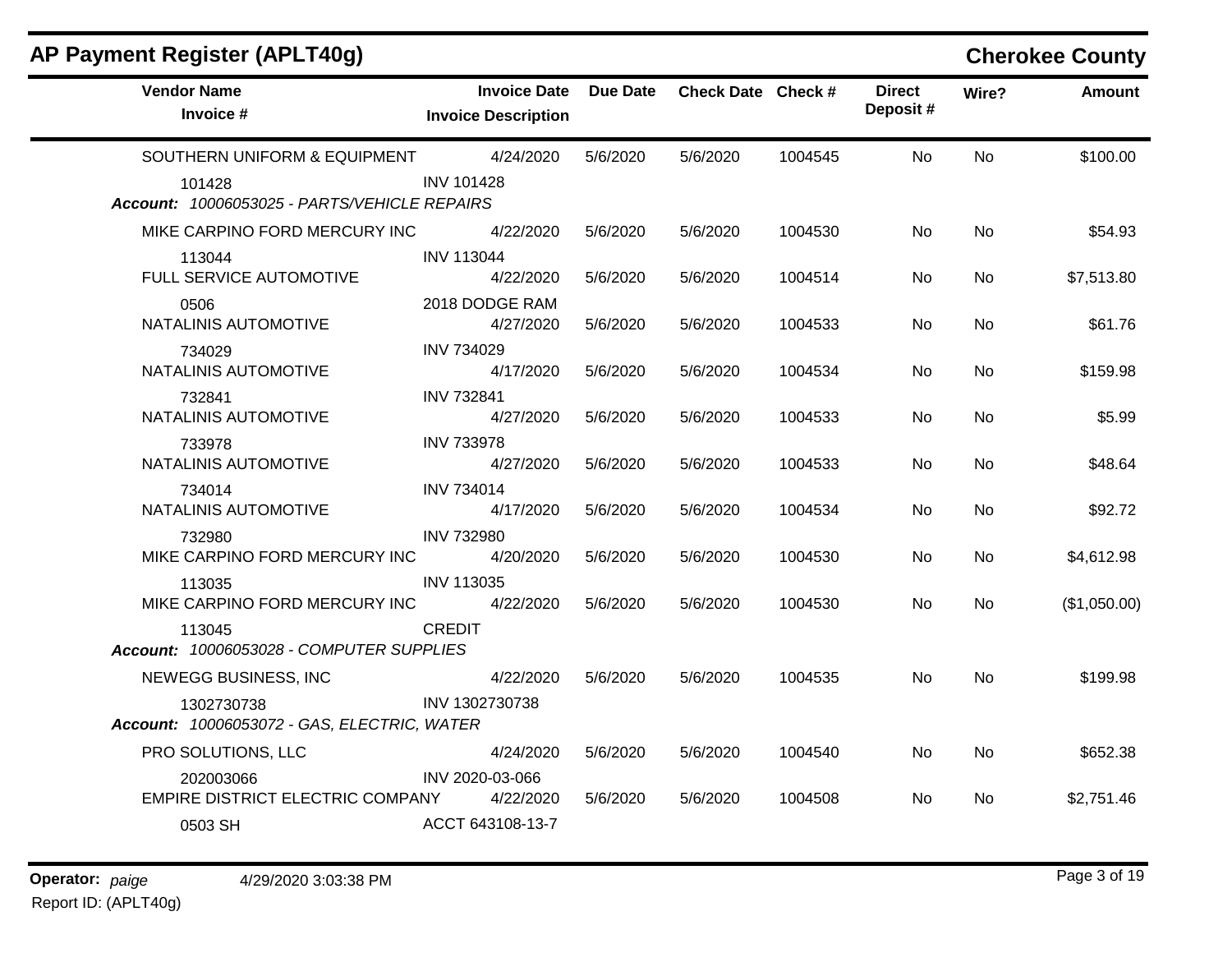| AP Payment Register (APLT40g)                            |                            |                     |                 |                    |         |                           |           | <b>Cherokee County</b> |
|----------------------------------------------------------|----------------------------|---------------------|-----------------|--------------------|---------|---------------------------|-----------|------------------------|
| <b>Vendor Name</b><br>Invoice #                          | <b>Invoice Description</b> | <b>Invoice Date</b> | <b>Due Date</b> | Check Date Check # |         | <b>Direct</b><br>Deposit# | Wire?     | <b>Amount</b>          |
| Account: 10006053080 - MAINTENANCE/BLDGS & GROUNDS       |                            |                     |                 |                    |         |                           |           |                        |
| TRUE VALUE COLUMBUS                                      |                            | 4/24/2020           | 5/6/2020        | 5/6/2020           | 1004549 | <b>No</b>                 | <b>No</b> | \$43.48                |
| A4039355<br>TRUE VALUE COLUMBUS                          | <b>TRANS A403965</b>       | 4/22/2020           | 5/6/2020        | 5/6/2020           | 1004549 | No                        | <b>No</b> | \$29.15                |
| A402654<br>TRUE VALUE COLUMBUS                           | <b>TRANS A402654</b>       | 4/22/2020           | 5/6/2020        | 5/6/2020           | 1004549 | <b>No</b>                 | <b>No</b> | \$180.00               |
| A403142<br><b>JOE HARDING INC</b>                        | <b>TRANS A403142</b>       | 4/24/2020           | 5/6/2020        | 5/6/2020           | 1004521 | No                        | <b>No</b> | \$1,875.95             |
| 17041<br>TRUE VALUE COLUMBUS                             | <b>INV 17041</b>           | 4/22/2020           | 5/6/2020        | 5/6/2020           | 1004549 | No                        | <b>No</b> | (\$12.40)              |
| B14082<br><b>JOE HARDING INC</b>                         | TRANS B14082 CREDIT        | 4/24/2020           | 5/6/2020        | 5/6/2020           | 1004521 | No                        | <b>No</b> | \$165.50               |
| 17046<br>Account: 10006053732 - INMATE FOOD              | <b>INV 17046</b>           |                     |                 |                    |         |                           |           |                        |
| CONSOLIDATED CORRECTIONAL FOOD SE                        |                            | 4/24/2020           | 5/6/2020        | 5/6/2020           | 1004503 | <b>No</b>                 | <b>No</b> | \$8,902.15             |
| 19041520<br>Account: 10006053737 - INMATE PERSONAL ITEMS | INV 19041520               |                     |                 |                    |         |                           |           |                        |
| <b>TURNKEY CORRECTIONS</b>                               |                            | 4/22/2020           | 5/6/2020        | 5/6/2020           | 1004550 | <b>No</b>                 | <b>No</b> | \$897.54               |
| 1004128<br><b>Account: 10006053786 - INMATE MEDICAL</b>  | INV 10004128               |                     |                 |                    |         |                           |           |                        |
| ADVANCED CORRECTIONAL HEALTHCARE,                        |                            | 4/22/2020           | 5/6/2020        | 5/6/2020           | 1004485 | <b>No</b>                 | <b>No</b> | \$300.30               |
| 95790<br>DIRECT BENEFIT SOLUTIONS                        | <b>INV 95790</b>           | 4/22/2020           | 5/6/2020        | 5/6/2020           | 1004505 | <b>No</b>                 | <b>No</b> | \$1,571.10             |
| 2019336                                                  | INV 2019336                |                     |                 |                    |         |                           |           |                        |
| <b>Subtotal for Department: 060:</b>                     |                            |                     |                 |                    |         |                           |           |                        |
|                                                          |                            |                     |                 |                    |         |                           |           | \$29,257.74            |

**Dept: 070 DISTRICT COURT**

*Account: 10007053074 - TELEPHONE BILLS*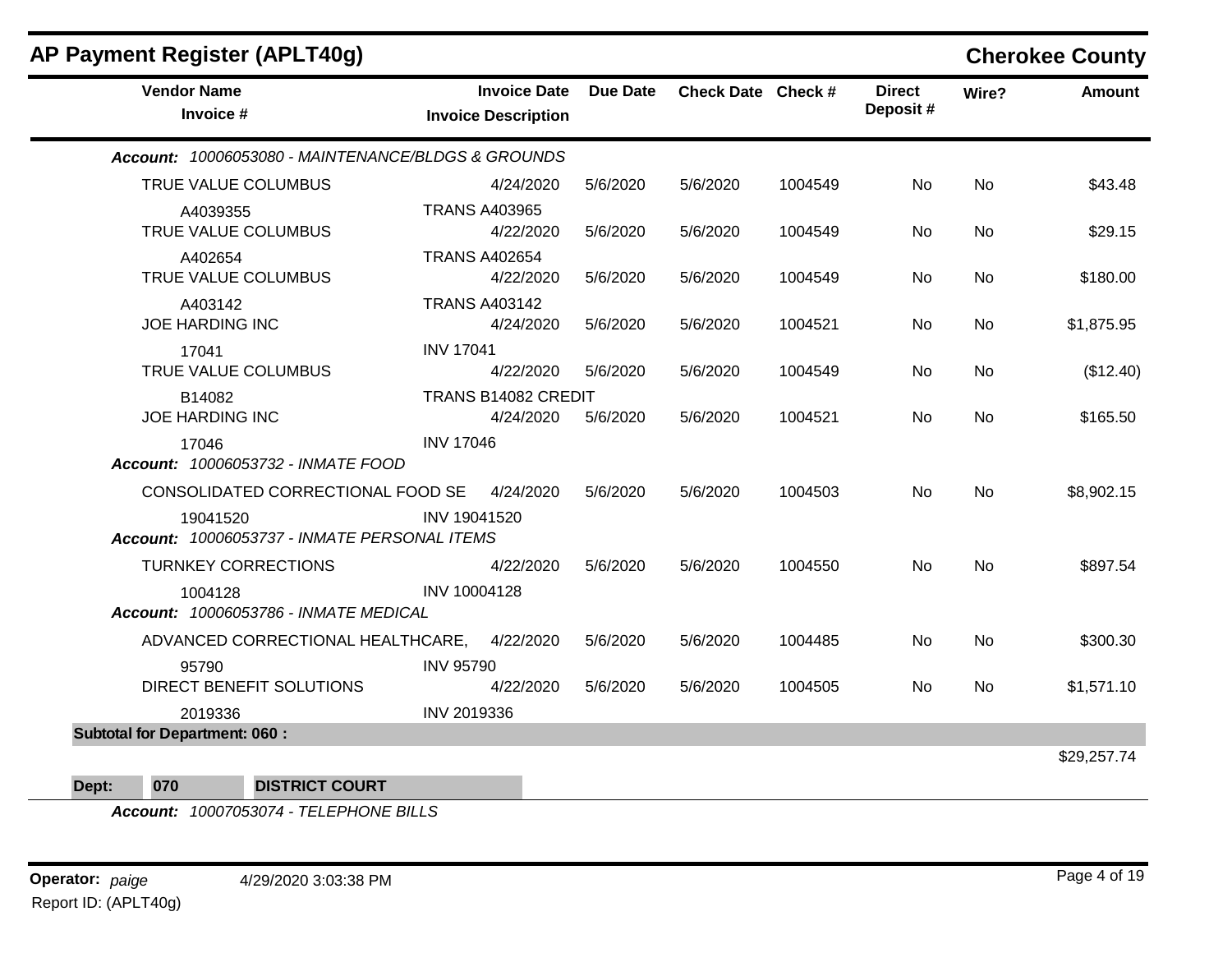| AP Payment Register (APLT40g)        |                                                 |                                                   |                 |                    |         |                           |           | <b>Cherokee County</b> |
|--------------------------------------|-------------------------------------------------|---------------------------------------------------|-----------------|--------------------|---------|---------------------------|-----------|------------------------|
| <b>Vendor Name</b><br>Invoice #      |                                                 | <b>Invoice Date</b><br><b>Invoice Description</b> | <b>Due Date</b> | Check Date Check # |         | <b>Direct</b><br>Deposit# | Wire?     | Amount                 |
|                                      | COLUMBUS TELEPHONE COMPANY                      | 4/29/2020                                         | 5/6/2020        | 5/6/2020           | 1004501 | <b>No</b>                 | <b>No</b> | \$504.58               |
| 0506                                 | Account: 10007053079 - MAINT/REPAIRS MACH/EQUIP | <b>ACCT 7577</b>                                  |                 |                    |         |                           |           |                        |
|                                      | ADVANTAGE COMPUTER ENTERPRISES IN               | 4/27/2020                                         | 5/6/2020        | 5/6/2020           | 1004486 | No                        | <b>No</b> | \$37.50                |
| 76934                                | Account: 10007053083 - EQUIPMENT LEASE/RENTAL   | <b>INV 76934</b>                                  |                 |                    |         |                           |           |                        |
| <b>CULLIGAN OF JOPLIN</b>            |                                                 | 4/27/2020                                         | 5/6/2020        | 5/6/2020           | 1004504 | No.                       | <b>No</b> | \$19.50                |
| 158120<br><b>CULLIGAN OF JOPLIN</b>  |                                                 | <b>INV 158120</b><br>4/27/2020                    | 5/6/2020        | 5/6/2020           | 1004504 | No.                       | <b>No</b> | \$5.45                 |
| 157137<br><b>CULLIGAN OF JOPLIN</b>  |                                                 | <b>INV 157137</b><br>4/27/2020                    | 5/6/2020        | 5/6/2020           | 1004504 | <b>No</b>                 | <b>No</b> | \$5.45                 |
| 157678                               | Account: 10007053089 - OTHER CONTRACTUAL        | <b>INV 157678</b>                                 |                 |                    |         |                           |           |                        |
|                                      | <b>CANDACE BREWSTER GAYOSO</b>                  | 4/27/2020                                         | 5/6/2020        | 5/6/2020           | 1004490 | No.                       | <b>No</b> | \$2,750.00             |
| 0506<br><b>DOUGLAS ROPER STEELE</b>  |                                                 | MONTHLY ATTY/CO CONTRACT<br>4/27/2020             | 5/6/2020        | 5/6/2020           | 1004507 | No.                       | <b>No</b> | \$2,750.00             |
| 0506<br><b>MELANIE BINGHAM</b>       |                                                 | MONTHLY ATTY/CO CONTRACT<br>4/27/2020             | 5/6/2020        | 5/6/2020           | 1004528 | No.                       | <b>No</b> | \$2,750.00             |
| 0506<br>JOANNA L DERFELT             |                                                 | MONTHLY ATTY/CO CONTRACT<br>4/27/2020             | 5/6/2020        | 5/6/2020           | 1004520 | No.                       | <b>No</b> | \$2,750.00             |
| 0506                                 |                                                 | MONTHLY ATTY/CO CONTRACT                          |                 |                    |         |                           |           |                        |
| <b>Subtotal for Department: 070:</b> |                                                 |                                                   |                 |                    |         |                           |           |                        |
|                                      |                                                 |                                                   |                 |                    |         |                           |           | \$11,572.48            |
| 080<br>Dept:                         | <b>COURTHOUSE</b>                               |                                                   |                 |                    |         |                           |           |                        |
|                                      | Account: 10008053021 - PRINTING/OFFICE SUPPLIES |                                                   |                 |                    |         |                           |           |                        |
| PITNEY BOWES INC                     |                                                 | 4/27/2020<br>INV 1015469503                       | 5/6/2020        | 5/6/2020           | 1004537 | No.                       | <b>No</b> | \$237.98               |
| 1015469503                           | Account: 10008053040 - JANITORIAL SUPPLIES      |                                                   |                 |                    |         |                           |           |                        |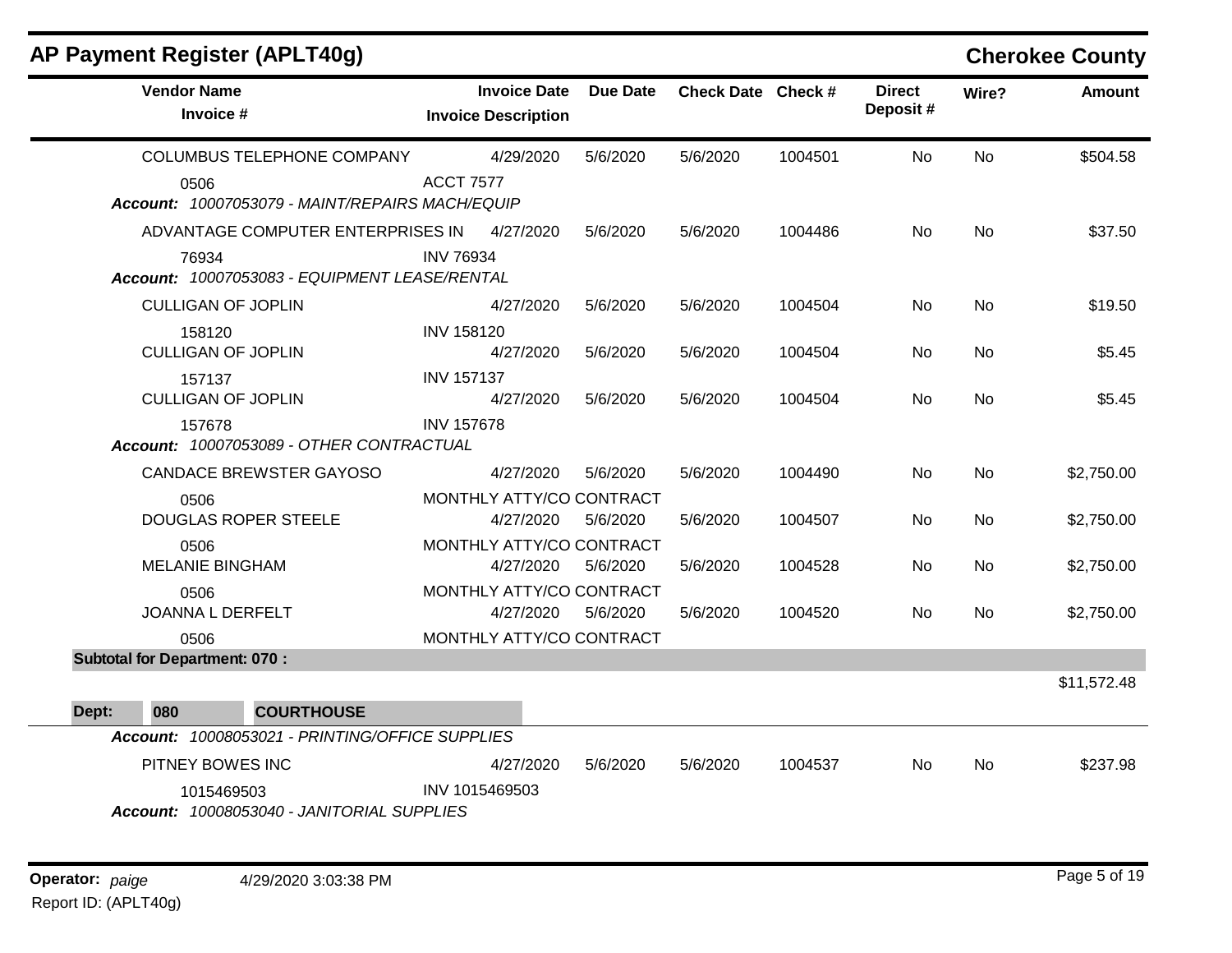| AP Payment Register (APLT40g)                                    |                                                   |          |                    |         |                           |           | <b>Cherokee County</b> |
|------------------------------------------------------------------|---------------------------------------------------|----------|--------------------|---------|---------------------------|-----------|------------------------|
| <b>Vendor Name</b><br>Invoice #                                  | <b>Invoice Date</b><br><b>Invoice Description</b> | Due Date | Check Date Check # |         | <b>Direct</b><br>Deposit# | Wire?     | <b>Amount</b>          |
| ETTINGER'S OFFICE SUPPLY                                         | 4/21/2020                                         | 5/6/2020 | 5/6/2020           | 1004509 | No                        | No        | \$134.74               |
| 5282890<br>TRUE VALUE COLUMBUS                                   | INV 5282890<br>4/17/2020                          | 5/6/2020 | 5/6/2020           | 1004549 | No                        | No        | \$17.96                |
| A402880<br>TRUE VALUE COLUMBUS                                   | <b>TRANS A402880</b><br>4/17/2020                 | 5/6/2020 | 5/6/2020           | 1004549 | No                        | No.       | \$39.38                |
| A403099<br><b>CINTAS #459</b>                                    | <b>TRANS A403099</b><br>4/17/2020                 | 5/6/2020 | 5/6/2020           | 1004497 | No                        | No        | \$150.09               |
| 4048006166<br>Account: 10008053042 - BREAKROOM SUPPLIES          | INV 4048006166                                    |          |                    |         |                           |           |                        |
| <b>CULLIGAN OF JOPLIN</b>                                        | 4/17/2020                                         | 5/6/2020 | 5/6/2020           | 1004504 | No.                       | <b>No</b> | \$25.80                |
| 164577<br>Account: 10008053072 - GAS, ELECTRIC, WATER            | <b>INV 164577</b>                                 |          |                    |         |                           |           |                        |
| EMPIRE DISTRICT ELECTRIC COMPANY                                 | 4/24/2020                                         | 5/6/2020 | 5/6/2020           | 1004508 | No.                       | No.       | \$1,573.29             |
| 0506 CH<br>PRO SOLUTIONS, LLC                                    | ACCT 305532350<br>4/24/2020                       | 5/6/2020 | 5/6/2020           | 1004540 | No.                       | <b>No</b> | \$219.10               |
| 202003067 CH<br>Account: 10008053074 - UTILITIES/TELEPHONE BILLS | INV 2020-03-067                                   |          |                    |         |                           |           |                        |
| COLUMBUS TELEPHONE COMPANY                                       | 4/29/2020                                         | 5/6/2020 | 5/6/2020           | 1004501 | No                        | No.       | \$1,035.62             |
| 0506<br>Account: 10008053080 - MAINTENANCE/BLDGS & GROUNDS       | <b>ACCT 7577</b>                                  |          |                    |         |                           |           |                        |
| TRUE VALUE COLUMBUS                                              | 4/21/2020                                         | 5/6/2020 | 5/6/2020           | 1004549 | <b>No</b>                 | <b>No</b> | \$29.97                |
| A403612<br><b>JANICE M SANDBERG</b>                              | <b>TRANS A403612</b><br>4/29/2020                 | 5/6/2020 | 5/6/2020           | 1004518 | No.                       | No        | \$37.35                |
| 0506<br>TRUE VALUE COLUMBUS                                      | <b>REIMB/PLANTS</b><br>4/27/2020                  | 5/6/2020 | 5/6/2020           | 1004549 | No.                       | No        | \$49.99                |
| A404170<br>TOUCHTON ELECTRIC INC                                 | <b>TRANS A404170</b><br>4/17/2020                 | 5/6/2020 | 5/6/2020           | 1004548 | No.                       | No        | \$34.00                |
| 49769<br>Account: 10008053089 - OTHER CONTRACTUAL                | <b>INV 49769</b>                                  |          |                    |         |                           |           |                        |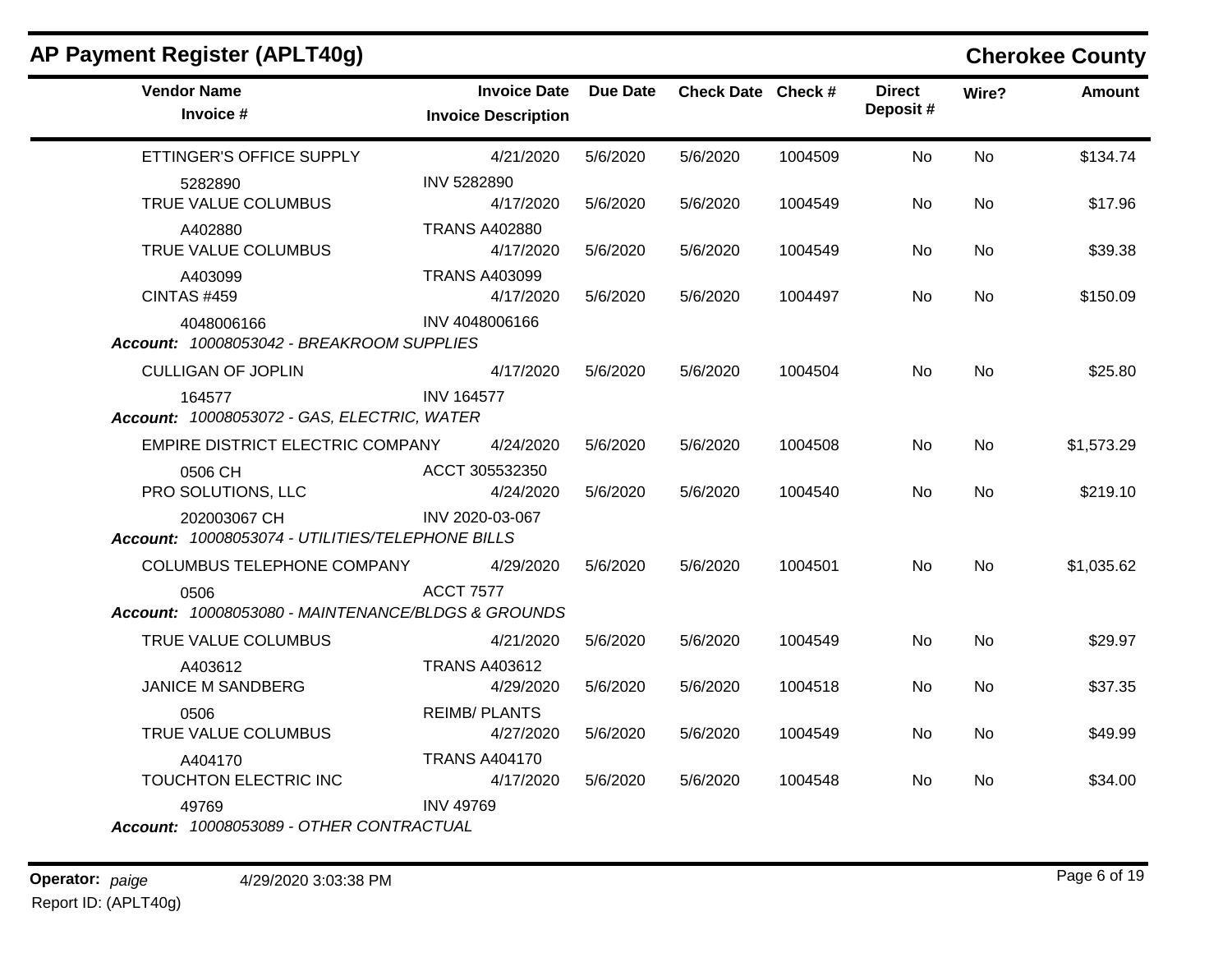|                 |                                      | AP Payment Register (APLT40g)            |                                                   |                 |                    |         |                           |           | <b>Cherokee County</b> |
|-----------------|--------------------------------------|------------------------------------------|---------------------------------------------------|-----------------|--------------------|---------|---------------------------|-----------|------------------------|
|                 | <b>Vendor Name</b><br>Invoice #      |                                          | <b>Invoice Date</b><br><b>Invoice Description</b> | <b>Due Date</b> | Check Date Check # |         | <b>Direct</b><br>Deposit# | Wire?     | <b>Amount</b>          |
|                 | HARVEY GENE BARRETT                  |                                          | 4/29/2020                                         | 5/6/2020        | 5/6/2020           | 1004516 | No                        | No        | \$49,208.26            |
|                 | 0506                                 |                                          | 2017/2020 TAX SALE                                |                 |                    |         |                           |           |                        |
|                 |                                      | PITNEY BOWES PURCHASE POWER              | 4/17/2020                                         | 5/6/2020        | 5/6/2020           | 1004538 | No.                       | No        | \$3,504.50             |
|                 | 0506                                 |                                          | ACCT 8000-9000-0557-1587                          |                 |                    |         |                           |           |                        |
|                 | <b>Subtotal for Department: 080:</b> |                                          |                                                   |                 |                    |         |                           |           |                        |
| Dept:           | 090                                  | <b>EMERGENCY PREPAREDNESS</b>            |                                                   |                 |                    |         |                           |           | \$56,298.03            |
|                 |                                      | Account: 10009053074 - TELEPHONE BILLS   |                                                   |                 |                    |         |                           |           |                        |
|                 |                                      | <b>COLUMBUS TELEPHONE COMPANY</b>        | 4/29/2020                                         | 5/6/2020        | 5/6/2020           | 1004501 | No                        | No        | \$84.61                |
|                 | 0506                                 |                                          | <b>ACCT 7577</b>                                  |                 |                    |         |                           |           |                        |
|                 | <b>Subtotal for Department: 090:</b> |                                          |                                                   |                 |                    |         |                           |           |                        |
|                 |                                      |                                          |                                                   |                 |                    |         |                           |           | \$84.61                |
| Dept:           | 095                                  | <b>HUMAN RESOURCE</b>                    |                                                   |                 |                    |         |                           |           |                        |
|                 |                                      | Account: 10009553074 - TELEPHONE BILLS   |                                                   |                 |                    |         |                           |           |                        |
|                 |                                      | COLUMBUS TELEPHONE COMPANY               | 4/29/2020                                         | 5/6/2020        | 5/6/2020           | 1004501 | No                        | No        | \$40.88                |
|                 | 0506                                 |                                          | <b>ACCT 7577</b>                                  |                 |                    |         |                           |           |                        |
|                 | <b>Subtotal for Department: 095:</b> |                                          |                                                   |                 |                    |         |                           |           |                        |
|                 |                                      |                                          |                                                   |                 |                    |         |                           |           | \$40.88                |
| Dept:           | 150                                  | <b>COMPUTER PROGRAMMING</b>              |                                                   |                 |                    |         |                           |           |                        |
|                 |                                      | Account: 10015053074 - TELEPHONE BILLS   |                                                   |                 |                    |         |                           |           |                        |
|                 |                                      | COLUMBUS TELEPHONE COMPANY               | 4/29/2020                                         | 5/6/2020        | 5/6/2020           | 1004501 | No                        | <b>No</b> | \$110.00               |
|                 | 0506                                 |                                          | <b>ACCT 7577</b>                                  |                 |                    |         |                           |           |                        |
|                 | <b>Subtotal for Department: 150:</b> |                                          |                                                   |                 |                    |         |                           |           |                        |
|                 |                                      |                                          |                                                   |                 |                    |         |                           |           | \$110.00               |
| Dept:           | 170                                  | <b>JUVENILE DETENTION</b>                |                                                   |                 |                    |         |                           |           |                        |
|                 |                                      | Account: 10017053089 - OTHER CONTRACTUAL |                                                   |                 |                    |         |                           |           |                        |
|                 |                                      | SEK REGIONAL JUVENILE DETENTION CTR      | 4/17/2020                                         | 5/6/2020        | 5/6/2020           | 1004543 | No                        | No        | \$8,939.00             |
|                 | 6726                                 |                                          | <b>INV 6726</b>                                   |                 |                    |         |                           |           |                        |
|                 |                                      |                                          |                                                   |                 |                    |         |                           |           | Page 7 of 19           |
| Operator: paige | Report ID: (APLT40g)                 | 4/29/2020 3:03:38 PM                     |                                                   |                 |                    |         |                           |           |                        |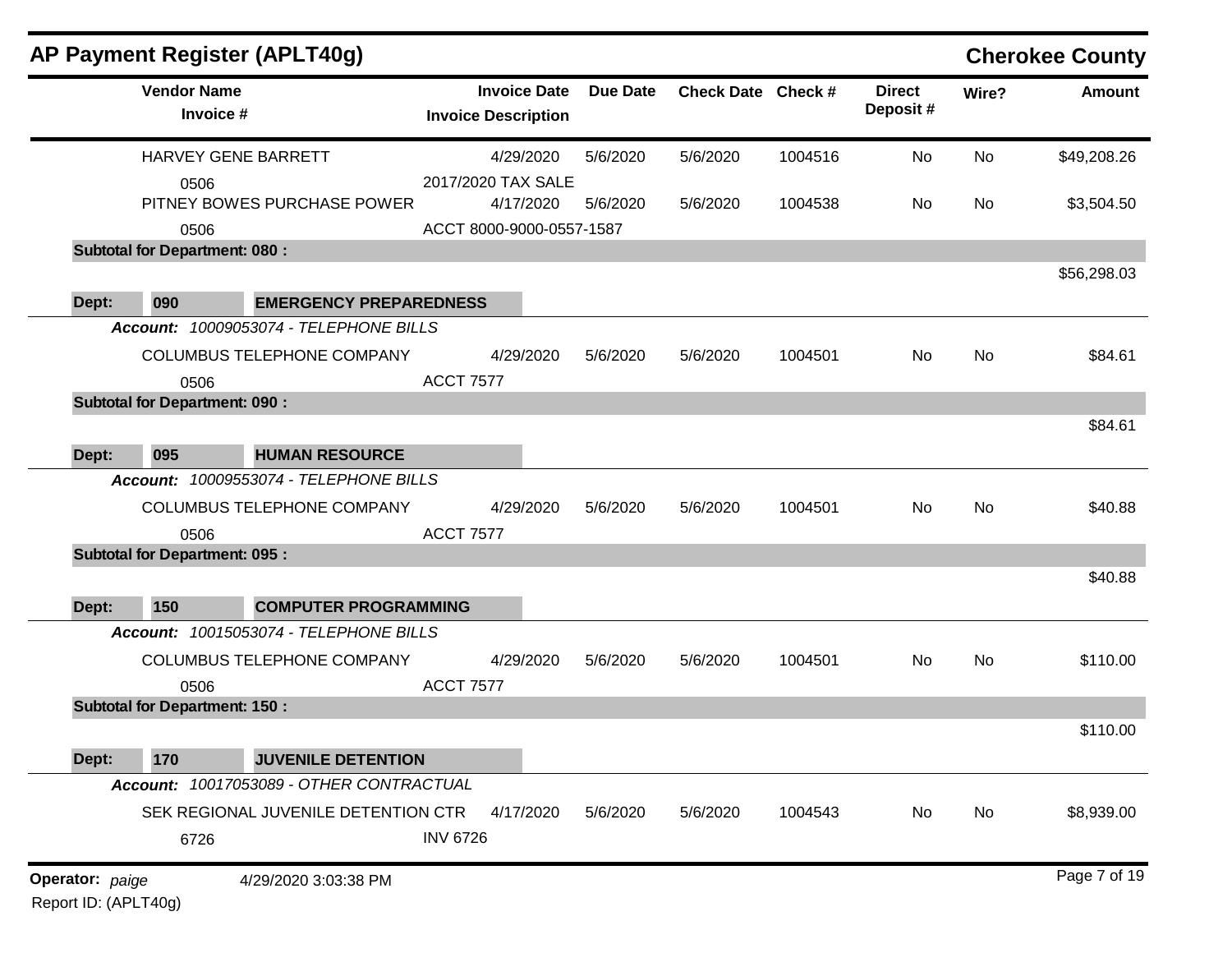|       |                                       |                                 | AP Payment Register (APLT40g)                     |                                                   |                 |                    |         |                           |           | <b>Cherokee County</b> |
|-------|---------------------------------------|---------------------------------|---------------------------------------------------|---------------------------------------------------|-----------------|--------------------|---------|---------------------------|-----------|------------------------|
|       |                                       | <b>Vendor Name</b><br>Invoice # |                                                   | <b>Invoice Date</b><br><b>Invoice Description</b> | <b>Due Date</b> | Check Date Check # |         | <b>Direct</b><br>Deposit# | Wire?     | <b>Amount</b>          |
|       | <b>Subtotal for Department: 170:</b>  |                                 |                                                   |                                                   |                 |                    |         |                           |           |                        |
|       |                                       |                                 |                                                   |                                                   |                 |                    |         |                           |           | \$8,939.00             |
| Dept: | 190                                   |                                 | 911 MAPPING                                       |                                                   |                 |                    |         |                           |           |                        |
|       |                                       |                                 | Account: 10019053074 - TELEPHONE BILLS            |                                                   |                 |                    |         |                           |           |                        |
|       |                                       |                                 | COLUMBUS TELEPHONE COMPANY                        | 4/29/2020                                         | 5/6/2020        | 5/6/2020           | 1004501 | No.                       | <b>No</b> | \$96.11                |
|       |                                       | 0506                            |                                                   | <b>ACCT 7577</b>                                  |                 |                    |         |                           |           |                        |
|       | <b>Subtotal for Department: 190 :</b> |                                 |                                                   |                                                   |                 |                    |         |                           |           | \$96.11                |
|       |                                       |                                 |                                                   |                                                   |                 |                    |         |                           |           |                        |
|       | <b>Subtotal for Fund: 100:</b>        |                                 |                                                   |                                                   |                 |                    |         |                           |           |                        |
|       |                                       |                                 |                                                   |                                                   |                 |                    |         |                           |           | \$107,784.98           |
| Fund: | 103                                   |                                 | <b>TECHNOLOGY FUND</b>                            |                                                   |                 |                    |         |                           |           |                        |
| Dept: | 000                                   |                                 | <b>NON-DEPARTMENTAL</b>                           |                                                   |                 |                    |         |                           |           |                        |
|       |                                       |                                 | Account: 10300053300 - MISC PAID OUT              |                                                   |                 |                    |         |                           |           |                        |
|       |                                       | <b>US IMAGING</b>               |                                                   | 4/24/2020                                         | 5/6/2020        | 5/6/2020           | 1004551 | No.                       | <b>No</b> | \$5,196.40             |
|       |                                       | 14958                           |                                                   | <b>INV 14958</b>                                  |                 |                    |         |                           |           |                        |
|       | <b>Subtotal for Department: 000:</b>  |                                 |                                                   |                                                   |                 |                    |         |                           |           |                        |
|       |                                       |                                 |                                                   |                                                   |                 |                    |         |                           |           | \$5,196.40             |
|       | <b>Subtotal for Fund: 103:</b>        |                                 |                                                   |                                                   |                 |                    |         |                           |           |                        |
|       |                                       |                                 |                                                   |                                                   |                 |                    |         |                           |           | \$5,196.40             |
| Fund: | 109                                   |                                 | <b>TECHNOLOGY RESERVE F</b>                       |                                                   |                 |                    |         |                           |           |                        |
| Dept: | 000                                   |                                 | <b>NON-DEPARTMENTAL</b>                           |                                                   |                 |                    |         |                           |           |                        |
|       |                                       |                                 | Account: 10900053222 - TECHNOLOGY RESERVE EXPENSE |                                                   |                 |                    |         |                           |           |                        |
|       |                                       |                                 | COMPUTER INFORMATION CONCEPTS                     | 4/22/2020                                         | 5/6/2020        | 5/6/2020           | 1004502 | No.                       | No        | \$1,650.00             |
|       |                                       | 0506 CLK                        |                                                   | <b>EXHIBIT B8152004</b>                           |                 |                    |         |                           |           |                        |
|       |                                       |                                 | <b>COMPUTER INFORMATION CONCEPTS</b>              | 4/22/2020                                         | 5/6/2020        | 5/6/2020           | 1004502 | No                        | No        | \$1,050.00             |
|       |                                       | 0506 CL                         |                                                   | <b>EXHIBIT B8152005</b>                           |                 |                    |         |                           |           |                        |
|       |                                       |                                 |                                                   |                                                   |                 |                    |         |                           |           |                        |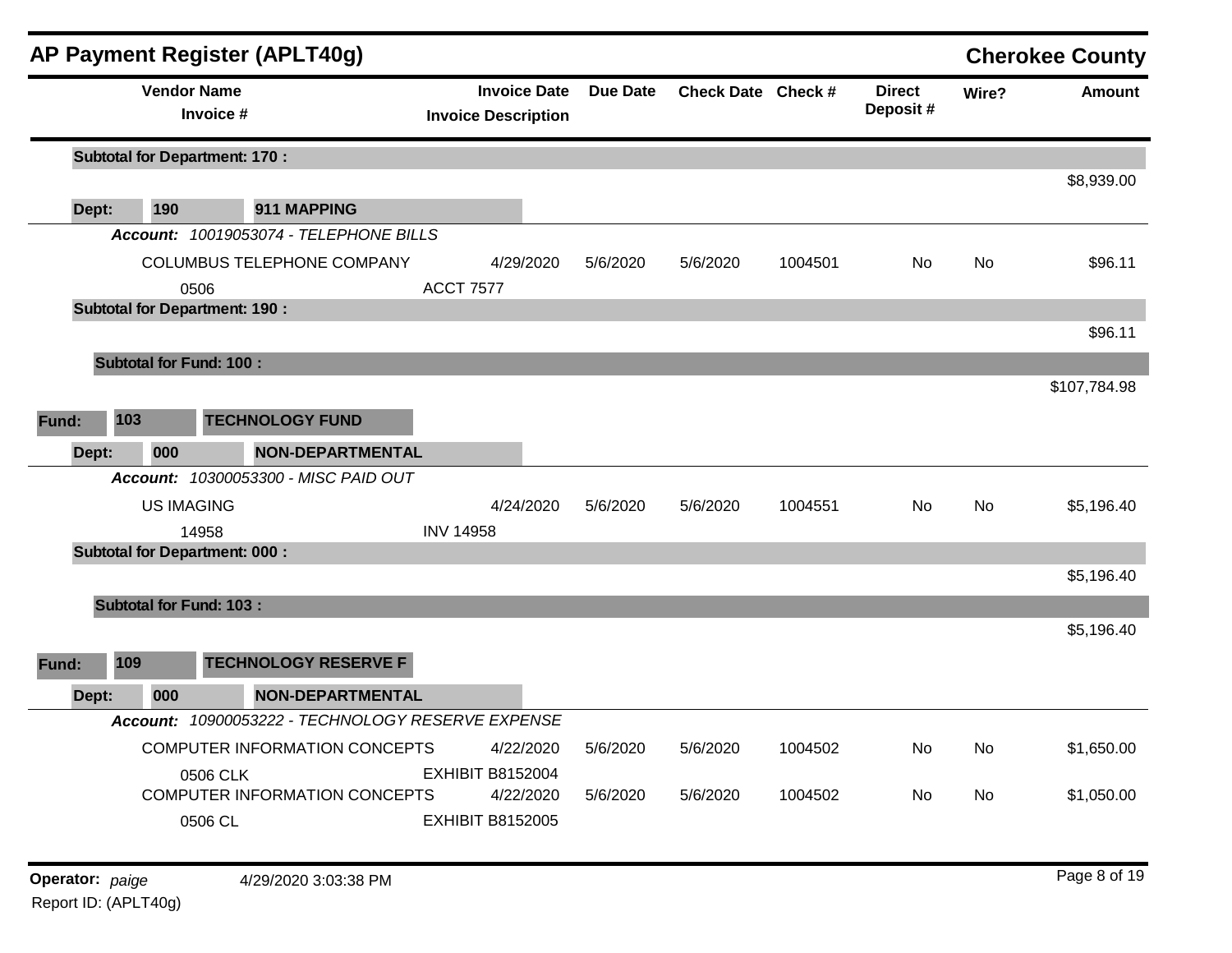|       |                                      | <b>AP Payment Register (APLT40g)</b>                        |                                                   |                 |                    |         |                           |           | <b>Cherokee County</b> |
|-------|--------------------------------------|-------------------------------------------------------------|---------------------------------------------------|-----------------|--------------------|---------|---------------------------|-----------|------------------------|
|       |                                      | <b>Vendor Name</b><br>Invoice #                             | <b>Invoice Date</b><br><b>Invoice Description</b> | <b>Due Date</b> | Check Date Check # |         | <b>Direct</b><br>Deposit# | Wire?     | <b>Amount</b>          |
|       | <b>Subtotal for Department: 000:</b> |                                                             |                                                   |                 |                    |         |                           |           |                        |
|       |                                      |                                                             |                                                   |                 |                    |         |                           |           | \$2,700.00             |
|       | <b>Subtotal for Fund: 109:</b>       |                                                             |                                                   |                 |                    |         |                           |           |                        |
|       |                                      |                                                             |                                                   |                 |                    |         |                           |           | \$2,700.00             |
| Fund: | 110                                  | <b>ROAD AND BRIDGE</b>                                      |                                                   |                 |                    |         |                           |           |                        |
|       | Dept:<br>000                         | <b>NON-DEPARTMENTAL</b>                                     |                                                   |                 |                    |         |                           |           |                        |
|       |                                      | Account: 11000053031 - DIESEL FUEL                          |                                                   |                 |                    |         |                           |           |                        |
|       |                                      | MFA OIL - NEOSHO 1055                                       | 4/16/2020                                         | 5/6/2020        | 5/6/2020           | 1004529 | <b>No</b>                 | <b>No</b> | \$319.98               |
|       |                                      | 1663537 HWY                                                 | INV #1663537                                      |                 |                    |         |                           |           |                        |
|       |                                      | MFA OIL - NEOSHO 1055                                       | 4/14/2020                                         | 5/6/2020        | 5/6/2020           | 1004529 | No                        | No        | \$357.73               |
|       |                                      | 1659770 HWY<br>MFA OIL - NEOSHO 1055                        | INV #1659770<br>4/20/2020                         | 5/6/2020        | 5/6/2020           | 1004529 | No                        | <b>No</b> | \$706.31               |
|       |                                      | 1667087 HWY                                                 | INV #1667087                                      |                 |                    |         |                           |           |                        |
|       |                                      | MFA OIL - NEOSHO 1055                                       | 4/20/2020                                         | 5/6/2020        | 5/6/2020           | 1004529 | No.                       | No        | \$1,150.57             |
|       |                                      | 1667512 HWY                                                 | INV #1667512                                      |                 |                    |         |                           |           |                        |
|       |                                      | MFA OIL - NEOSHO 1055                                       | 4/14/2020                                         | 5/6/2020        | 5/6/2020           | 1004529 | <b>No</b>                 | <b>No</b> | \$344.67               |
|       |                                      | 1659764 HWY<br>Account: 11000053032 - OIL/GREASE            | INV #1659764                                      |                 |                    |         |                           |           |                        |
|       |                                      | FROST OIL COMPANY                                           | 4/21/2020                                         | 5/6/2020        | 5/6/2020           | 1004513 | No                        | <b>No</b> | \$262.87               |
|       |                                      | 0206880-IN HWY<br>Account: 11000053042 - BREAKROOM SUPPLIES | INV #0206880-IN                                   |                 |                    |         |                           |           |                        |
|       |                                      | <b>DOLLAR GENERAL- REGIONS</b>                              | 3/26/2020                                         | 5/6/2020        | 5/6/2020           | 1004506 | <b>No</b>                 | <b>No</b> | \$19.55                |
|       |                                      | 1000962168 HWY<br><b>MIKE HANDSHY</b>                       | INV #1000962168<br>4/16/2020                      | 5/6/2020        | 5/6/2020           | 1004531 | <b>No</b>                 | <b>No</b> | \$16.95                |
|       |                                      | 0088302 HWY<br>SAFETY FIRST SUPPLY CO LLC                   | <b>LYSOL</b><br>4/15/2020                         | 5/6/2020        | 5/6/2020           | 1004542 | No.                       | No.       | \$39.90                |
|       |                                      | 20-40894 HWY                                                | INV #20-40894                                     |                 |                    |         |                           |           |                        |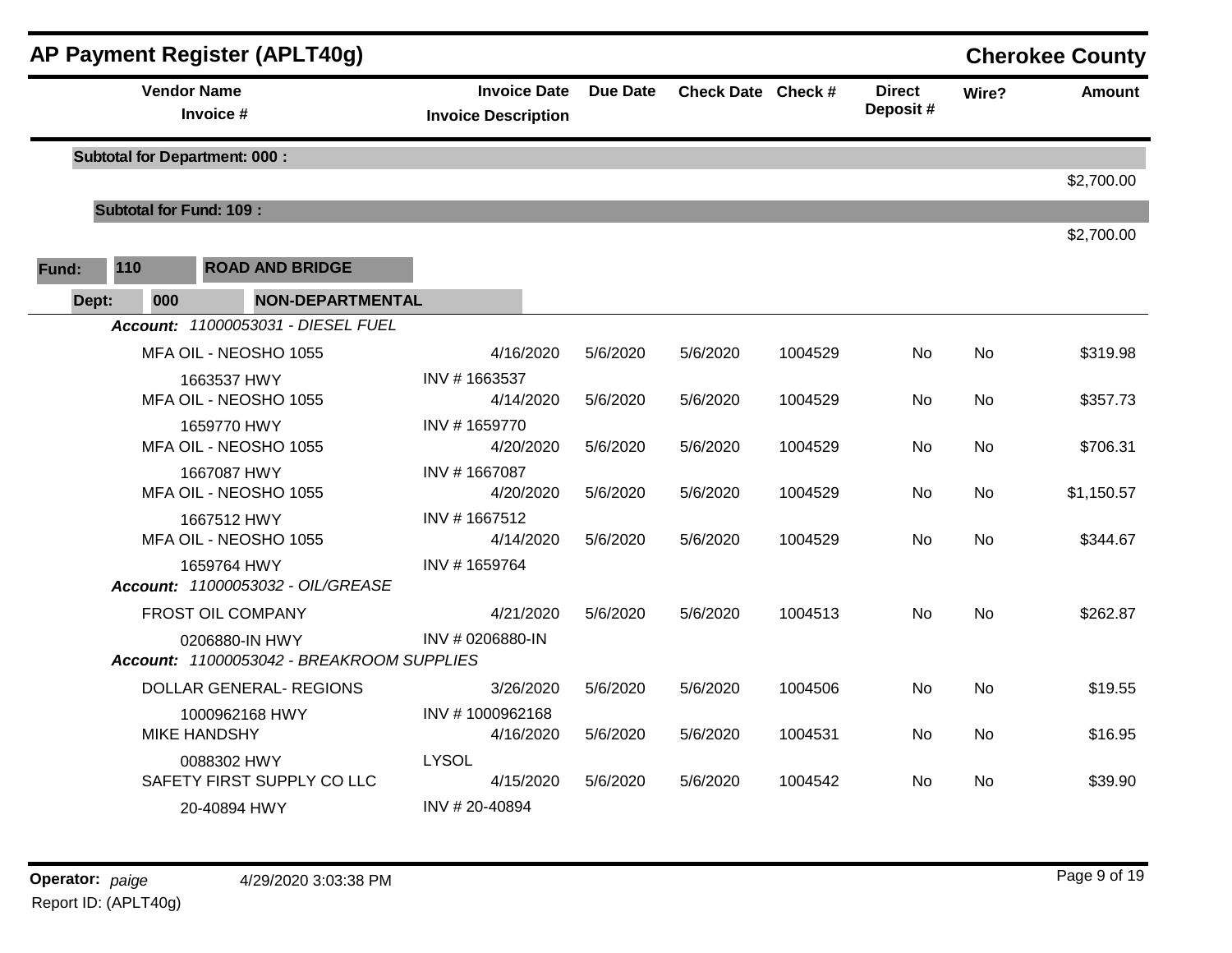# **AP Payment Register (APLT40g) Cherokee County**

| <b>Vendor Name</b><br>Invoice #                               | <b>Invoice Date</b><br><b>Invoice Description</b> | <b>Due Date</b> | Check Date Check # |         | <b>Direct</b><br>Deposit# | Wire?     | <b>Amount</b> |
|---------------------------------------------------------------|---------------------------------------------------|-----------------|--------------------|---------|---------------------------|-----------|---------------|
| CLEAN THE UNIFORM CO JOPLIN<br>20133627 HWY                   | 4/20/2020<br>INV #20133627                        | 5/6/2020        | 5/6/2020           | 1004499 | No.                       | <b>No</b> | \$35.43       |
| Account: 11000053074 - UTILITIES/TELEPHONE BILLS              |                                                   |                 |                    |         |                           |           |               |
| EMPIRE DISTRICT ELECTRIC COMPANY                              | 4/13/2020                                         | 5/6/2020        | 5/6/2020           | 1004508 | No                        | No        | \$21.76       |
| 049852-69-2 HWY 13<br><b>EMPIRE DISTRICT ELECTRIC COMPANY</b> | ACCT#049852-69-2<br>4/13/2020                     | 5/6/2020        | 5/6/2020           | 1004508 | No.                       | <b>No</b> | \$312.19      |
| 854931-63-1 HWY 13<br>EMPIRE DISTRICT ELECTRIC COMPANY        | ACCT # 854931-63-1<br>4/13/2020                   | 5/6/2020        | 5/6/2020           | 1004508 | No.                       | No.       | \$383.96      |
| 158630-59-0 HWY 13<br>COLUMBUS TELEPHONE COMPANY              | ACCT #158630-59-0<br>4/29/2020                    | 5/6/2020        | 5/6/2020           | 1004501 | N <sub>o</sub>            | <b>No</b> | \$186.67      |
| 0506 HWY<br>Account: 11000053079 - MACHINERY/EQUIPMENT        | <b>ACCT 2586</b>                                  |                 |                    |         |                           |           |               |
| PITTBULL POWERSPORTS                                          | 4/16/2020                                         | 5/6/2020        | 5/6/2020           | 1004539 | No.                       | <b>No</b> | \$117.07      |
| 2815 HWY<br>NATALINIS AUTOMOTIVE                              | INV #2815<br>4/15/2020                            | 5/6/2020        | 5/6/2020           | 1004534 | No.                       | No.       | \$218.41      |
| 733159 HWY<br>NATALINIS AUTOMOTIVE                            | INV #733159<br>4/22/2020                          | 5/6/2020        | 5/6/2020           | 1004534 | No                        | <b>No</b> | \$386.32      |
| 733817 HWY<br>NATALINIS AUTOMOTIVE                            | INV #733817<br>4/15/2020                          | 5/6/2020        | 5/6/2020           | 1004534 | <b>No</b>                 | <b>No</b> | \$76.83       |
| 733135 HWY<br>NATALINIS AUTOMOTIVE                            | INV #733135<br>4/15/2020                          | 5/6/2020        | 5/6/2020           | 1004534 | No.                       | <b>No</b> | \$24.99       |
| 733069 HWY<br>NATALINIS AUTOMOTIVE                            | INV #733069<br>4/16/2020                          | 5/6/2020        | 5/6/2020           | 1004534 | No.                       | No        | \$31.48       |
| 733280 HWY<br>NATALINIS AUTOMOTIVE                            | INV #733280<br>4/20/2020                          | 5/6/2020        | 5/6/2020           | 1004534 | No.                       | <b>No</b> | \$25.98       |
| 733543 HWY<br>FARMERS COOPERATIVE ASSOCIATION                 | INV #733543<br>4/16/2020                          | 5/6/2020        | 5/6/2020           | 1004510 | No.                       | No.       | \$39.90       |
| 272900 HWY<br>TRUE VALUE COLUMBUS                             | INV #272900<br>4/22/2020                          | 5/6/2020        | 5/6/2020           | 1004549 | No.                       | No        | \$44.99       |
| A403892 HWY                                                   | INV # A403892                                     |                 |                    |         |                           |           |               |
|                                                               |                                                   |                 |                    |         |                           |           |               |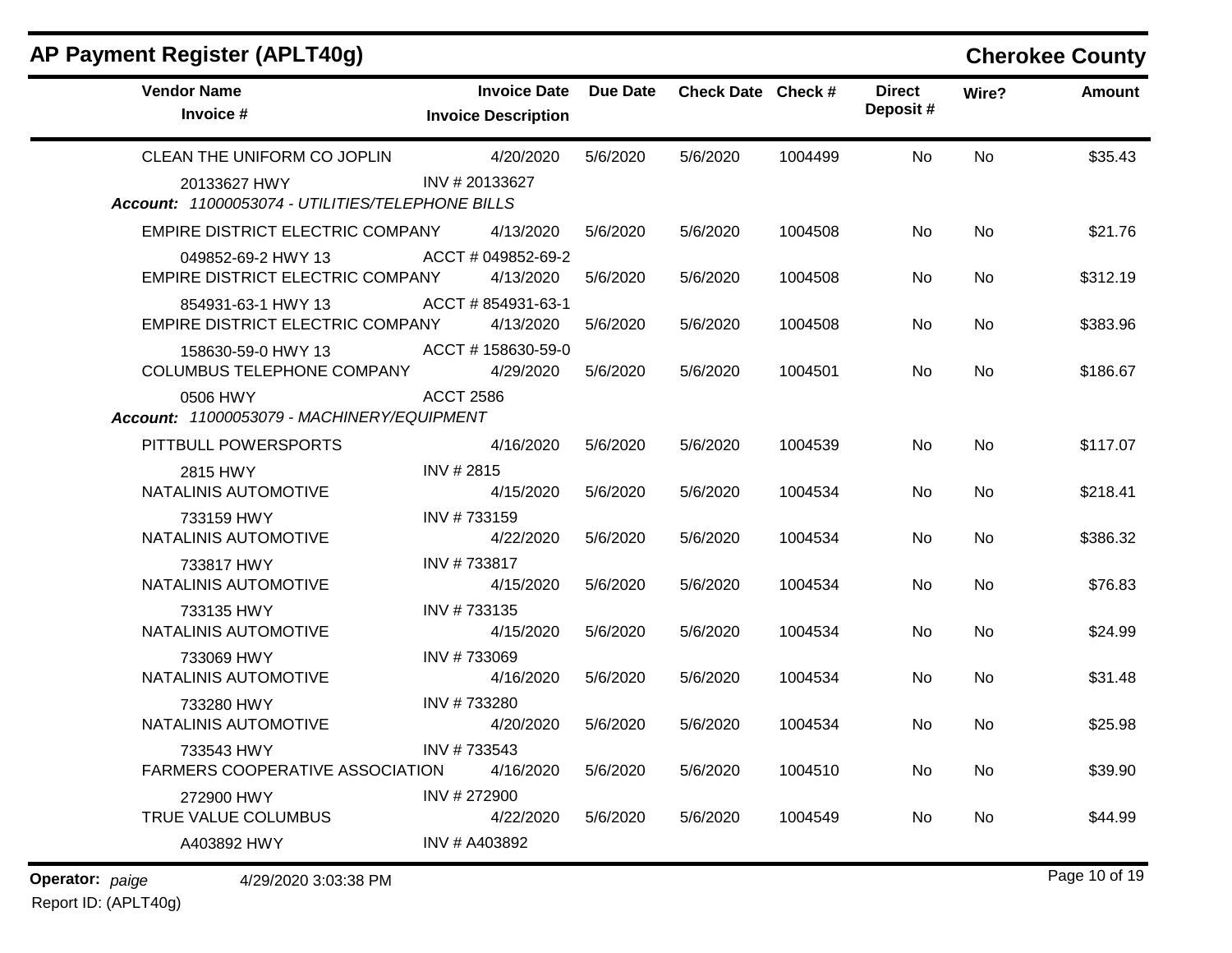| <b>Vendor Name</b><br>Invoice #               | <b>Invoice Date</b><br><b>Invoice Description</b> | Due Date | Check Date Check # |         | <b>Direct</b><br>Deposit# | Wire?     | <b>Amount</b> |
|-----------------------------------------------|---------------------------------------------------|----------|--------------------|---------|---------------------------|-----------|---------------|
| <b>QUILL CORPORATION</b>                      | 4/22/2020                                         | 5/6/2020 | 5/6/2020           | 1004541 | <b>No</b>                 | <b>No</b> | \$19.99       |
| 6407800 HWY<br><b>CALLS SERVICE</b>           | INV # 6407800<br>4/21/2020                        | 5/6/2020 | 5/6/2020           | 1004489 | No                        | <b>No</b> | \$179.00      |
| 88063 HWY<br><b>CHEROKEE COUNTY TREASURER</b> | INV #88063<br>4/16/2020                           | 5/6/2020 | 5/6/2020           | 1004496 | No.                       | No.       | \$34.75       |
| 2018 TRAILER HWY<br><b>KIRKLAND</b>           | 2018 CORAS PREDATOR TRAILER<br>4/22/2020          | 5/6/2020 | 5/6/2020           | 1004523 | No                        | No        | \$102.09      |
| 372292 HWY<br>NATALINIS AUTOMOTIVE            | INV #372292<br>4/22/2020                          | 5/6/2020 | 5/6/2020           | 1004533 | <b>No</b>                 | <b>No</b> | \$30.28       |
| 733789 HWY<br>NATALINIS AUTOMOTIVE            | INV #733789<br>4/24/2020                          | 5/6/2020 | 5/6/2020           | 1004533 | No.                       | <b>No</b> | \$15.74       |
| 734072 HWY<br>NATALINIS AUTOMOTIVE            | INV #734072<br>4/20/2020                          | 5/6/2020 | 5/6/2020           | 1004534 | No.                       | <b>No</b> | \$17.50       |
| 733538 HWY<br>MUNICIPAL INDUSTRIAL SUPPLY     | INV #733538<br>4/22/2020                          | 5/6/2020 | 5/6/2020           | 1004532 | No.                       | <b>No</b> | \$898.31      |
| 3103 HWY<br>MUNICIPAL INDUSTRIAL SUPPLY       | INV #3103<br>4/22/2020                            | 5/6/2020 | 5/6/2020           | 1004532 | No                        | No        | \$352.06      |
| 3101 HWY<br>NATALINIS AUTOMOTIVE              | INV #3101<br>4/14/2020                            | 5/6/2020 | 5/6/2020           | 1004534 | <b>No</b>                 | <b>No</b> | \$211.51      |
| 732979 HWY<br>NATALINIS AUTOMOTIVE            | INV #732979<br>4/21/2020                          | 5/6/2020 | 5/6/2020           | 1004533 | No.                       | <b>No</b> | \$158.70      |
| 733733 HWY<br>TRUE VALUE COLUMBUS             | INV #733733<br>4/17/2020                          | 5/6/2020 | 5/6/2020           | 1004549 | No.                       | <b>No</b> | \$4.30        |
| A403102 HWY<br>NATALINIS AUTOMOTIVE           | INV # A403102<br>4/15/2020                        | 5/6/2020 | 5/6/2020           | 1004534 | No                        | No        | \$2.79        |
| 733100 HWY<br>NATALINIS AUTOMOTIVE            | INV #733100<br>4/22/2020                          | 5/6/2020 | 5/6/2020           | 1004533 | No                        | No        | \$56.09       |
| 733790 HWY<br>NATALINIS AUTOMOTIVE            | INV #733790<br>4/20/2020                          | 5/6/2020 | 5/6/2020           | 1004533 | No                        | No        | \$23.96       |
| 733560 HWY                                    | INV #733560                                       |          |                    |         |                           |           |               |

## **AP Payment Register (APLT40g) Cherokee County**

**Operator:** paige 4/29/2020 3:03:38 PM Report ID: (APLT40g)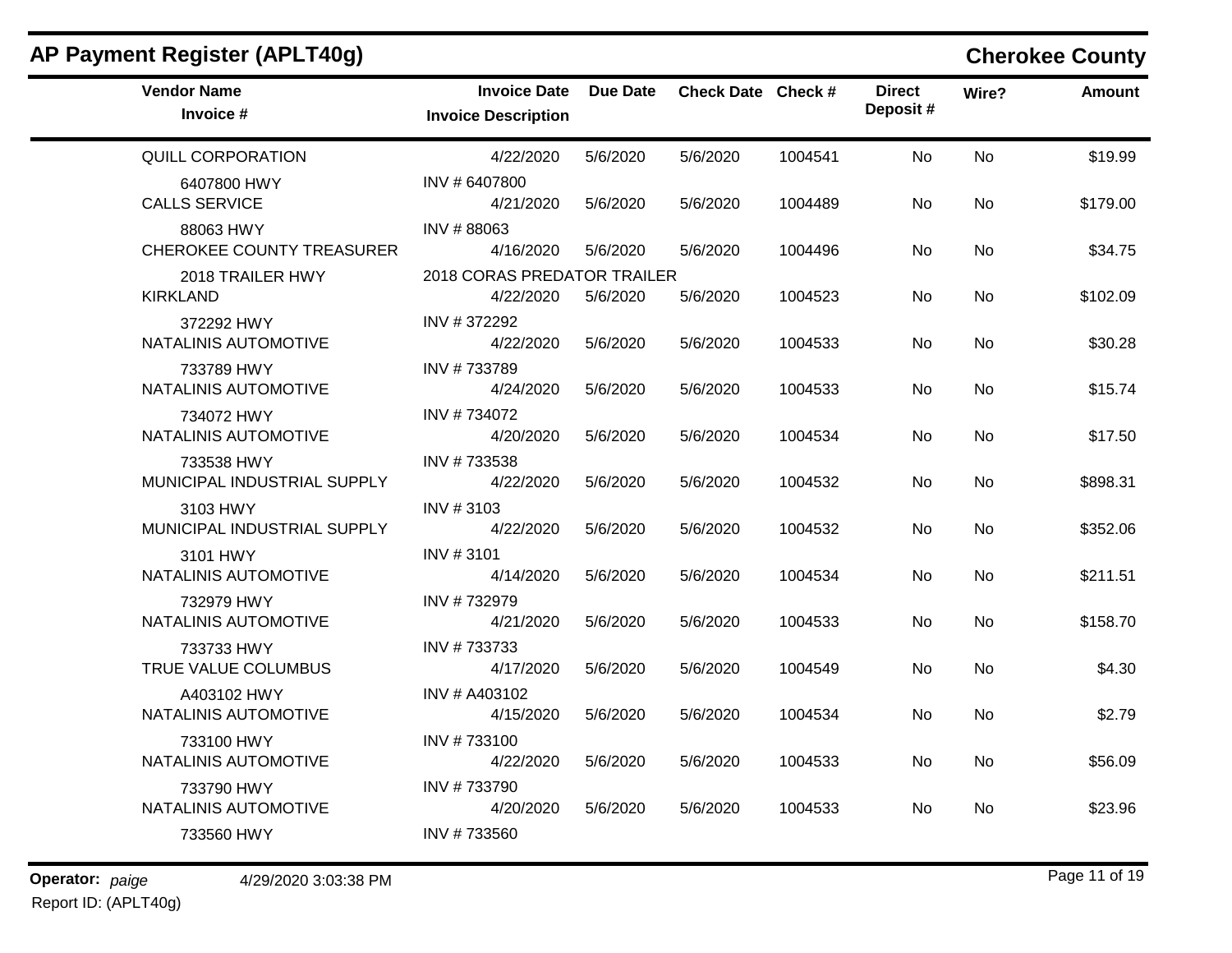| <b>AP Payment Register (APLT40g)</b> |  |
|--------------------------------------|--|
|--------------------------------------|--|

# **Cherokee County**

| <b>Vendor Name</b><br>Invoice #                          | <b>Invoice Date</b><br><b>Invoice Description</b> | <b>Due Date</b> | Check Date Check # |         | <b>Direct</b><br>Deposit# | Wire?     | <b>Amount</b> |
|----------------------------------------------------------|---------------------------------------------------|-----------------|--------------------|---------|---------------------------|-----------|---------------|
| NATALINIS AUTOMOTIVE                                     | 4/24/2020                                         | 5/6/2020        | 5/6/2020           | 1004533 | <b>No</b>                 | <b>No</b> | \$36.22       |
| 734011 HWY<br>LAMBERT TRACTOR & MACHINERY SALES          | INV #734011<br>4/22/2020                          | 5/6/2020        | 5/6/2020           | 1004524 | No.                       | No        | \$216.27      |
| 04-22-2020 HWY<br><b>FARMERS COOPERATIVE ASSOCIATION</b> | <b>PARTS</b><br>4/17/2020                         | 5/6/2020        | 5/6/2020           | 1004510 | No                        | No        | \$34.41       |
| 272954 HWY<br>JOPLIN FREIGHTLINER SALES INC              | INV #272954<br>4/16/2020                          | 5/6/2020        | 5/6/2020           | 1004522 | No                        | No        | \$38.14       |
| 58660506 HWY<br>JOPLIN FREIGHTLINER SALES INC            | INV #58660506<br>4/16/2020                        | 5/6/2020        | 5/6/2020           | 1004522 | No.                       | No        | \$55.00       |
| 58657006 HWY<br>NATALINIS AUTOMOTIVE                     | INV #58657006<br>4/22/2020                        | 5/6/2020        | 5/6/2020           | 1004533 | No                        | No        | \$4.24        |
| 733801 HWY<br>JENKINS DIESEL POWER INC                   | INV #733801<br>4/20/2020                          | 5/6/2020        | 5/6/2020           | 1004519 | No                        | No        | \$184.20      |
| X101013736 HWY<br>JENKINS DIESEL POWER INC               | INV # X101013736<br>4/17/2020                     | 5/6/2020        | 5/6/2020           | 1004519 | No.                       | No        | \$66.26       |
| X101013757 HWY<br>NATALINIS AUTOMOTIVE                   | INV # X101013757<br>4/24/2020                     | 5/6/2020        | 5/6/2020           | 1004533 | No.                       | No        | \$80.43       |
| 733999 HWY<br>NATALINIS AUTOMOTIVE                       | INV #733999<br>4/21/2020                          | 5/6/2020        | 5/6/2020           | 1004533 | <b>No</b>                 | <b>No</b> | \$8.98        |
| 733696 HWY<br>NATALINIS AUTOMOTIVE                       | INV #733696<br>4/13/2020                          | 5/6/2020        | 5/6/2020           | 1004534 | No.                       | No        | \$15.53       |
| 732843 HWY<br>NATALINIS AUTOMOTIVE                       | INV #732843<br>4/22/2020                          | 5/6/2020        | 5/6/2020           | 1004534 | No.                       | No        | (\$83.99)     |
| 733871 HWY<br>TRUE VALUE COLUMBUS                        | INV #733871<br>4/21/2020                          | 5/6/2020        | 5/6/2020           | 1004549 | No.                       | No        | \$5.86        |
| <b>B14148 HWY</b><br><b>FLEETPRIDE</b>                   | INV # B14148<br>3/26/2020                         | 5/6/2020        | 5/6/2020           | 1004511 | No                        | No        | \$45.20       |
| 48633392 HWY<br><b>FLEETPRIDE</b>                        | INV #48633392<br>4/13/2020                        | 5/6/2020        | 5/6/2020           | 1004511 | No                        | No        | \$75.42       |
| 49658431 HWY                                             | INV #49658431                                     |                 |                    |         |                           |           |               |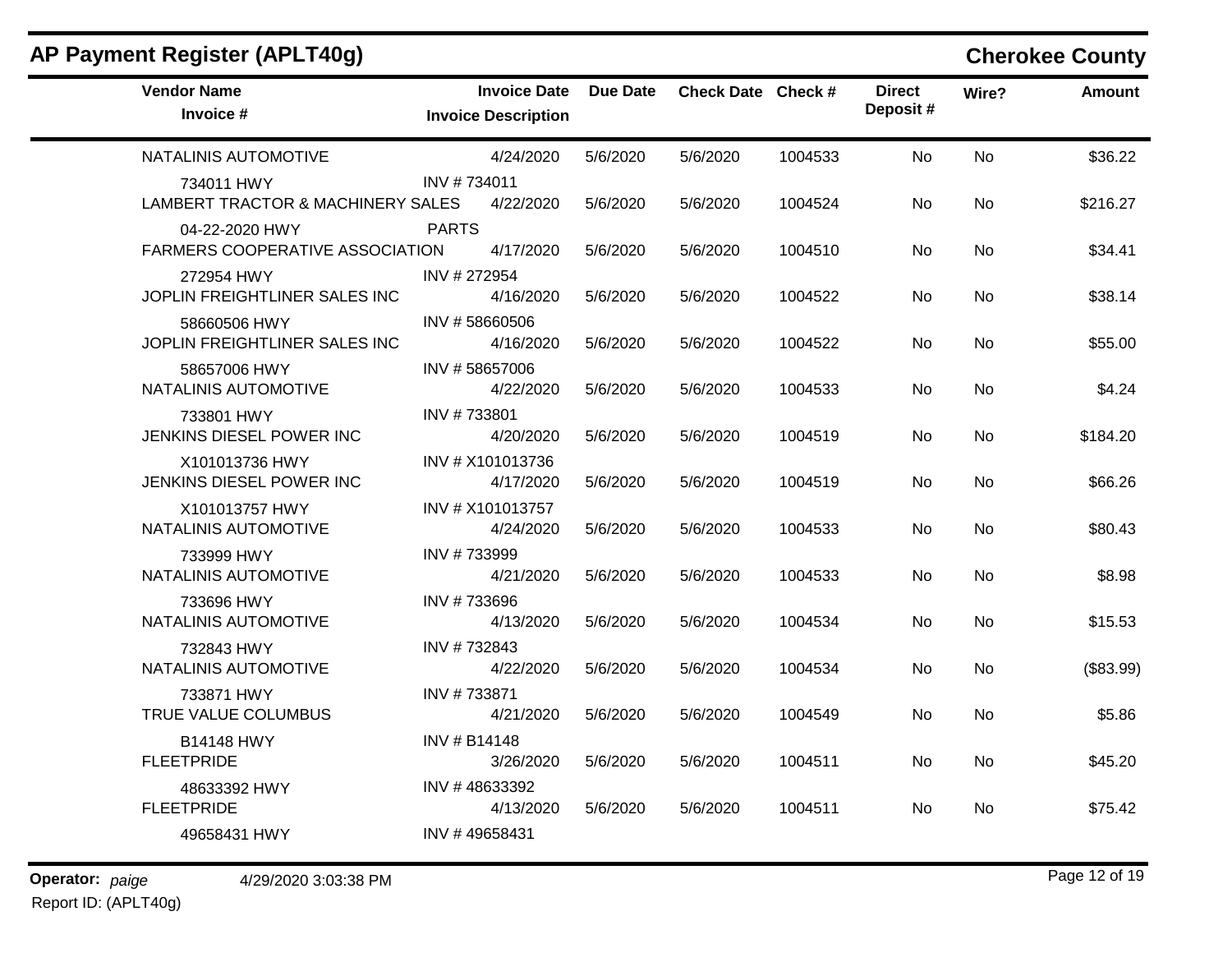|                      |     |                                      | AP Payment Register (APLT40g)                      |                                                   |                 |                    |         |                           |           | <b>Cherokee County</b> |
|----------------------|-----|--------------------------------------|----------------------------------------------------|---------------------------------------------------|-----------------|--------------------|---------|---------------------------|-----------|------------------------|
|                      |     | <b>Vendor Name</b><br>Invoice #      |                                                    | <b>Invoice Date</b><br><b>Invoice Description</b> | <b>Due Date</b> | Check Date Check # |         | <b>Direct</b><br>Deposit# | Wire?     | <b>Amount</b>          |
|                      |     |                                      | <b>NATALINIS AUTOMOTIVE</b>                        | 4/16/2020                                         | 5/6/2020        | 5/6/2020           | 1004534 | No                        | No        | \$22.98                |
|                      |     | 733220 HWY                           | Account: 11000053080 - MAINTENANCE/BLDGS & GROUNDS | INV #733220                                       |                 |                    |         |                           |           |                        |
|                      |     |                                      | CLEAN THE UNIFORM CO JOPLIN                        | 4/13/2020                                         | 5/6/2020        | 5/6/2020           | 1004499 | No                        | No        | \$15.97                |
|                      |     | 20132414 HWY                         | Account: 11000053089 - OTHER CONTRACTUAL           | INV #20132414                                     |                 |                    |         |                           |           |                        |
|                      |     | <b>CINTAS CORP</b>                   |                                                    | 4/17/2020                                         | 5/6/2020        | 5/6/2020           | 1004498 | No.                       | No        | \$18.35                |
|                      |     |                                      | 8404601635 HWY                                     | INV #8404601635                                   |                 |                    |         |                           |           |                        |
|                      |     | <b>Subtotal for Department: 000:</b> |                                                    |                                                   |                 |                    |         |                           |           |                        |
|                      |     |                                      |                                                    |                                                   |                 |                    |         |                           |           | \$8,071.05             |
|                      |     | <b>Subtotal for Fund: 110:</b>       |                                                    |                                                   |                 |                    |         |                           |           |                        |
|                      |     |                                      |                                                    |                                                   |                 |                    |         |                           |           | \$8,071.05             |
| Fund:                | 130 |                                      | <b>NOXIOUS WEED</b>                                |                                                   |                 |                    |         |                           |           |                        |
| Dept:                |     | 000                                  | <b>NON-DEPARTMENTAL</b>                            |                                                   |                 |                    |         |                           |           |                        |
|                      |     |                                      | Account: 13000053074 - TELEPHONE BILLS             |                                                   |                 |                    |         |                           |           |                        |
|                      |     |                                      | COLUMBUS TELEPHONE COMPANY                         | 4/29/2020                                         | 5/6/2020        | 5/6/2020           | 1004501 | No                        | <b>No</b> | \$110.82               |
|                      |     | 0506 NOX                             | Account: 13000053141 - CHEMICALS                   | <b>ACCT 2293</b>                                  |                 |                    |         |                           |           |                        |
|                      |     |                                      | NUTRIEN AG SOLUTIONS                               | 4/27/2020                                         | 5/6/2020        | 5/6/2020           | 1004536 | No                        | No        | \$3,454.50             |
|                      |     | 41579884                             |                                                    | INV 41579884                                      |                 |                    |         |                           |           |                        |
|                      |     | <b>Subtotal for Department: 000:</b> |                                                    |                                                   |                 |                    |         |                           |           |                        |
|                      |     |                                      |                                                    |                                                   |                 |                    |         |                           |           | \$3,565.32             |
|                      |     | <b>Subtotal for Fund: 130:</b>       |                                                    |                                                   |                 |                    |         |                           |           |                        |
|                      |     |                                      |                                                    |                                                   |                 |                    |         |                           |           | \$3,565.32             |
| Fund:                | 140 | <b>HEALTH</b>                        |                                                    |                                                   |                 |                    |         |                           |           |                        |
| Dept:                |     | 000                                  | <b>NON-DEPARTMENTAL</b>                            |                                                   |                 |                    |         |                           |           |                        |
|                      |     |                                      | Account: 14000053021 - PRINTING/OFFICE SUPPLIES    |                                                   |                 |                    |         |                           |           |                        |
| Operator: paige      |     |                                      | 4/29/2020 3:03:38 PM                               |                                                   |                 |                    |         |                           |           | Page 13 of 19          |
| Report ID: (APLT40g) |     |                                      |                                                    |                                                   |                 |                    |         |                           |           |                        |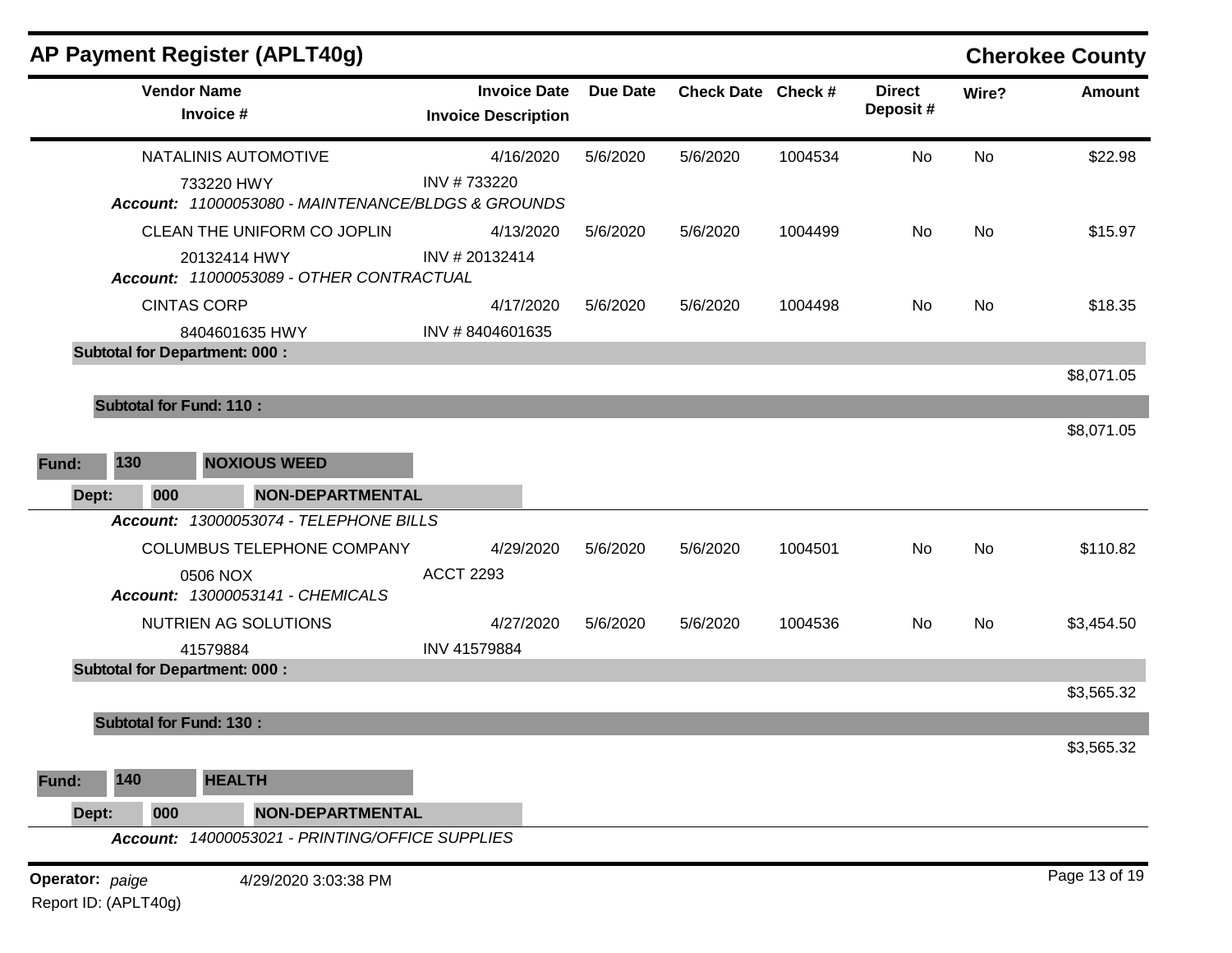| <b>AP Payment Register (APLT40g)</b>          |                                                   |                                                   |                 |                    |         |                           |           | <b>Cherokee County</b> |
|-----------------------------------------------|---------------------------------------------------|---------------------------------------------------|-----------------|--------------------|---------|---------------------------|-----------|------------------------|
| <b>Vendor Name</b><br>Invoice #               |                                                   | <b>Invoice Date</b><br><b>Invoice Description</b> | <b>Due Date</b> | Check Date Check # |         | <b>Direct</b><br>Deposit# | Wire?     | <b>Amount</b>          |
| <b>CHASE CARD SERVICES</b>                    |                                                   | 4/22/2020                                         | 5/6/2020        | 5/6/2020           | 1004492 | No                        | No        | \$293.99               |
| 0506<br><b>MCCARTY'S</b>                      |                                                   | ACCT 4246311970005747<br>4/27/2020                | 5/6/2020        | 5/6/2020           | 1004526 | No                        | <b>No</b> | \$20.96                |
| 01708000                                      | Account: 14000053043 - HEALTH DEPT MED SUPPLIES   | <b>INV 01708000</b>                               |                 |                    |         |                           |           |                        |
| <b>CHASE CARD SERVICES</b>                    |                                                   | 4/22/2020                                         | 5/6/2020        | 5/6/2020           | 1004492 | No                        | <b>No</b> | \$262.49               |
| 0506<br><b>HEMOCUE INC</b>                    |                                                   | ACCT 4246311970005747<br>4/21/2020                | 5/6/2020        | 5/6/2020           | 1004517 | No                        | <b>No</b> | \$127.00               |
| 3194218                                       | Account: 14000053072 - GAS, ELECTRIC, WATER/PHONE | INV 3194218                                       |                 |                    |         |                           |           |                        |
|                                               | EMPIRE DISTRICT ELECTRIC COMPANY                  | 4/24/2020                                         | 5/6/2020        | 5/6/2020           | 1004508 | No                        | <b>No</b> | \$330.81               |
| 0506 HE<br><b>VERIZON WIRELESS</b>            |                                                   | ACCT 616527.32-1<br>4/21/2020                     | 5/6/2020        | 5/6/2020           | 1004552 | No                        | No        | \$66.28                |
| 985247903<br>Account: 14000053182 - CONTRACTS |                                                   | INV 9852457903                                    |                 |                    |         |                           |           |                        |
| <b>MEDICAL WASTE SERVICES</b>                 |                                                   | 4/22/2020                                         | 5/6/2020        | 5/6/2020           | 1004527 | No                        | <b>No</b> | \$99.00                |
| W108371<br>MANZER FAMILY MEDICINE             |                                                   | <b>INV W108371</b><br>4/27/2020                   | 5/6/2020        | 5/6/2020           | 1004525 | No                        | <b>No</b> | \$100.00               |
| 0506                                          |                                                   | <b>CONTRACTED SERVICES</b>                        |                 |                    |         |                           |           |                        |
| <b>Subtotal for Department: 000:</b>          |                                                   |                                                   |                 |                    |         |                           |           | \$1,300.53             |
| <b>Subtotal for Fund: 140:</b>                |                                                   |                                                   |                 |                    |         |                           |           |                        |
|                                               |                                                   |                                                   |                 |                    |         |                           |           | \$1,300.53             |
| 160<br>Fund:                                  | <b>DIRECT ELECTION</b>                            |                                                   |                 |                    |         |                           |           |                        |
| 000<br>Dept:                                  | <b>NON-DEPARTMENTAL</b>                           |                                                   |                 |                    |         |                           |           |                        |
|                                               | Account: 16000053078 - LEGAL PRINTING/ADVERTISING |                                                   |                 |                    |         |                           |           |                        |
| <b>COLUMBUS NEWS REPORT</b>                   |                                                   | 4/20/2020                                         | 5/6/2020        | 5/6/2020           | 1004500 | No                        | No        | \$108.00               |
| 417                                           |                                                   | LEGAL NOTICES/PRIMARY ELECTION (3)                |                 |                    |         |                           |           |                        |
| Operator: paige<br>Report ID: (APLT40g)       | 4/29/2020 3:03:38 PM                              |                                                   |                 |                    |         |                           |           | Page 14 of 19          |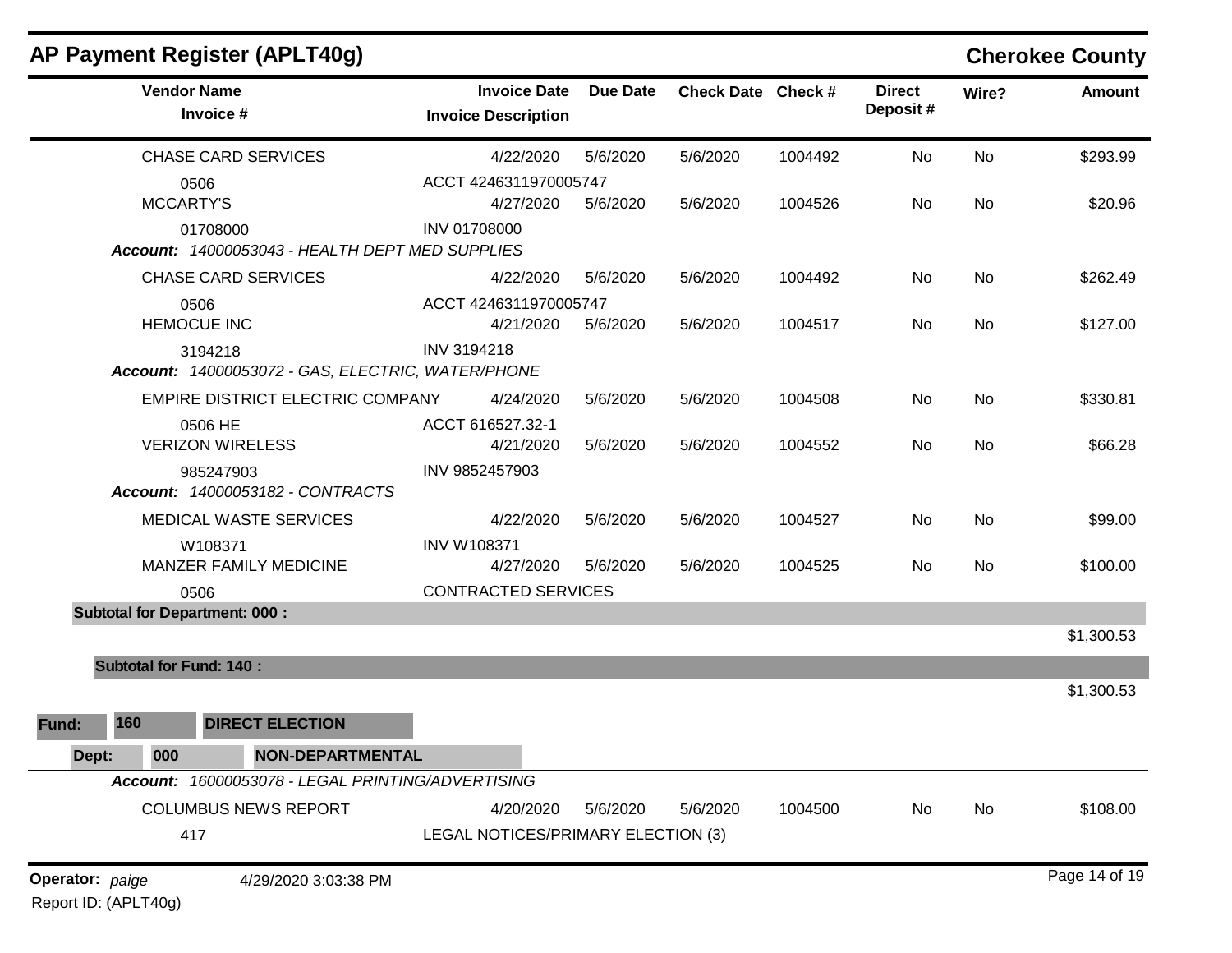|       |                                | <b>AP Payment Register (APLT40g)</b>      |                                                   |                 |                    |         |                            |           | <b>Cherokee County</b> |
|-------|--------------------------------|-------------------------------------------|---------------------------------------------------|-----------------|--------------------|---------|----------------------------|-----------|------------------------|
|       | <b>Vendor Name</b>             | Invoice #                                 | <b>Invoice Date</b><br><b>Invoice Description</b> | <b>Due Date</b> | Check Date Check # |         | <b>Direct</b><br>Deposit # | Wire?     | <b>Amount</b>          |
|       |                                | <b>Subtotal for Department: 000:</b>      |                                                   |                 |                    |         |                            |           |                        |
|       | <b>Subtotal for Fund: 160:</b> |                                           |                                                   |                 |                    |         |                            |           | \$108.00               |
|       |                                |                                           |                                                   |                 |                    |         |                            |           | \$108.00               |
| Fund: | 220                            | <b>AMBULANCE</b>                          |                                                   |                 |                    |         |                            |           |                        |
| Dept: | 000                            | <b>NON-DEPARTMENTAL</b>                   |                                                   |                 |                    |         |                            |           |                        |
|       |                                | Account: 22000053089 - OTHER CONTRACTUAL  |                                                   |                 |                    |         |                            |           |                        |
|       |                                | CHEROKEE COUNTY AMBULANCE-DIST #2         | 4/27/2020                                         | 5/6/2020        | 5/6/2020           | 1004494 | <b>No</b>                  | <b>No</b> | \$16,877.33            |
|       |                                | 0506<br>CHEROKEE COUNTY AMBULANCE-DIST #3 | <b>MONTHLY SUBSIDY</b><br>4/27/2020               | 5/6/2020        | 5/6/2020           | 1004495 | No                         | No        | \$16,877.33            |
|       |                                | 0506<br>CHEROKEE COUNTY AMBULANCE-DIST #1 | <b>MONTHLY SUBSIDY</b><br>4/27/2020               | 5/6/2020        | 5/6/2020           | 1004493 | No                         | No        | \$16,877.33            |
|       |                                | 0506                                      | <b>MONTHLY SUBSIDY</b>                            |                 |                    |         |                            |           |                        |
|       |                                | <b>Subtotal for Department: 000:</b>      |                                                   |                 |                    |         |                            |           |                        |
|       |                                |                                           |                                                   |                 |                    |         |                            |           | \$50,631.99            |
|       | <b>Subtotal for Fund: 220:</b> |                                           |                                                   |                 |                    |         |                            |           |                        |
|       |                                |                                           |                                                   |                 |                    |         |                            |           | \$50,631.99            |
| Fund: | 224                            | <b>CHEROKEE COUNTY 911</b>                |                                                   |                 |                    |         |                            |           |                        |
| Dept: | 000                            | <b>NON-DEPARTMENTAL</b>                   |                                                   |                 |                    |         |                            |           |                        |
|       |                                | Account: 22400053300 - MISC PAID OUT      |                                                   |                 |                    |         |                            |           |                        |
|       |                                | <b>AT&amp;T MOBILITY</b>                  | 4/21/2020                                         | 5/6/2020        | 5/6/2020           | 1004488 | <b>No</b>                  | <b>No</b> | \$62.78                |
|       |                                | 0506<br><b>VERIZON WIRELESS</b>           | ACCT 287297386061<br>4/27/2020                    | 5/6/2020        | 5/6/2020           | 1004552 | No.                        | <b>No</b> | \$1,040.26             |
|       |                                | 9852853319                                | INV 9852853319                                    |                 |                    |         |                            |           |                        |
|       | AT&T                           |                                           | 4/17/2020                                         | 5/6/2020        | 5/6/2020           | 1004487 | No                         | No        | \$314.60               |
|       |                                | 0506                                      | ACCT 31614001004978                               |                 |                    |         |                            |           |                        |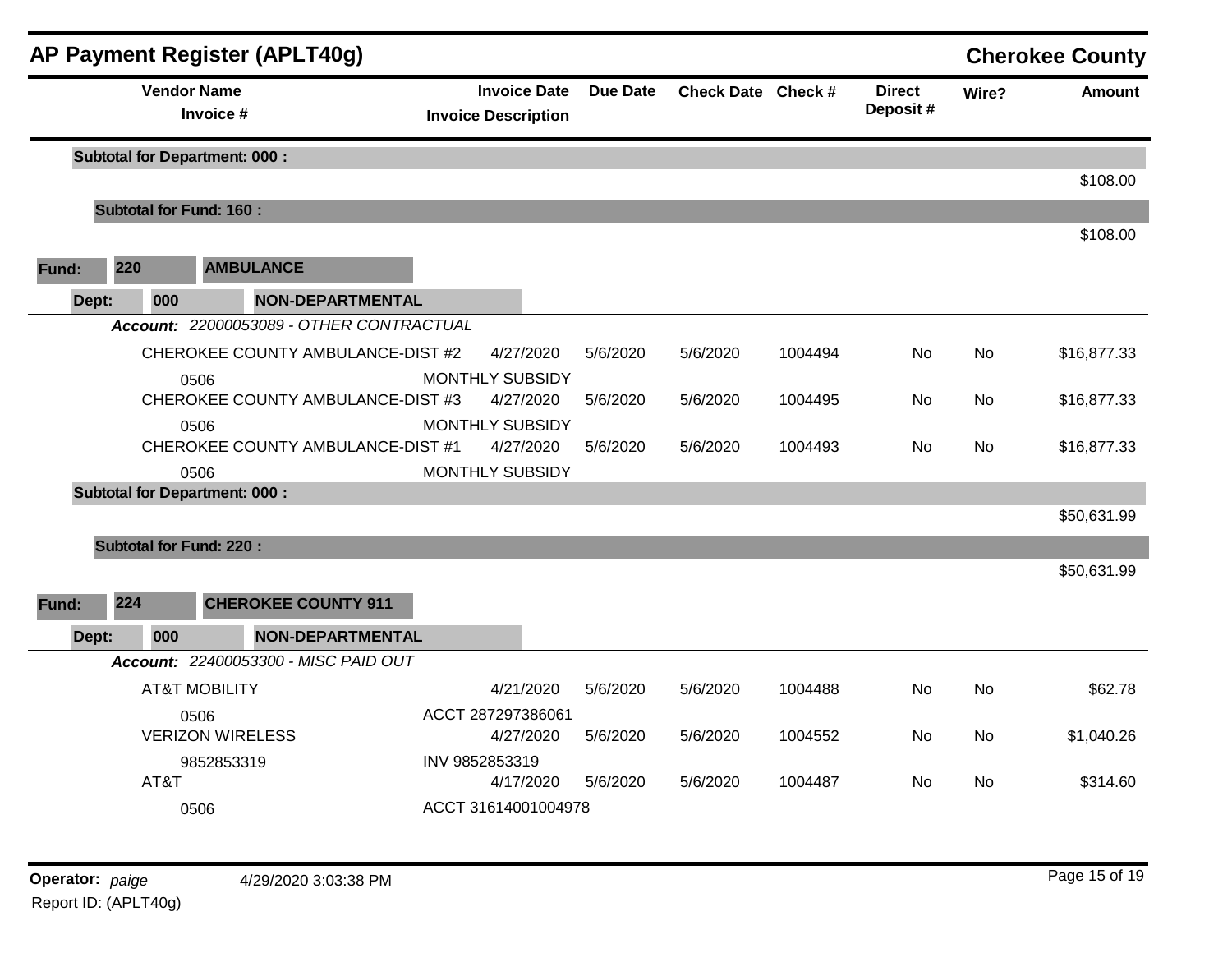|                 |                                 |      | <b>AP Payment Register (APLT40g)</b>              |                                                   |                 |                    |         |                           |           | <b>Cherokee County</b> |
|-----------------|---------------------------------|------|---------------------------------------------------|---------------------------------------------------|-----------------|--------------------|---------|---------------------------|-----------|------------------------|
|                 | <b>Vendor Name</b><br>Invoice # |      |                                                   | <b>Invoice Date</b><br><b>Invoice Description</b> | <b>Due Date</b> | Check Date Check # |         | <b>Direct</b><br>Deposit# | Wire?     | <b>Amount</b>          |
|                 |                                 |      | <b>Subtotal for Department: 000:</b>              |                                                   |                 |                    |         |                           |           | \$1,417.64             |
|                 |                                 |      | <b>Subtotal for Fund: 224:</b>                    |                                                   |                 |                    |         |                           |           |                        |
| Fund:           | 230                             |      | <b>APPRAISER COSTS</b>                            |                                                   |                 |                    |         |                           |           | \$1,417.64             |
|                 | Dept:                           | 000  | <b>NON-DEPARTMENTAL</b>                           |                                                   |                 |                    |         |                           |           |                        |
|                 |                                 |      | Account: 23000053021 - PRINTING/OFFICE SUPPLIES   |                                                   |                 |                    |         |                           |           |                        |
|                 |                                 |      | <b>QUILL CORPORATION</b>                          | 4/20/2020                                         | 5/6/2020        | 5/6/2020           | 1004541 | No                        | No        | \$113.88               |
|                 |                                 |      | 3536860<br>QUILL CORPORATION                      | INV 3536860<br>4/20/2020                          | 5/6/2020        | 5/6/2020           | 1004541 | No                        | <b>No</b> | \$62.36                |
|                 |                                 |      | 5396331<br>QUILL CORPORATION                      | INV 5396331<br>4/20/2020                          | 5/6/2020        | 5/6/2020           | 1004541 | No                        | No        | \$4.99                 |
|                 |                                 |      | 4585180<br>QUILL CORPORATION                      | INV 4585180<br>4/20/2020                          | 5/6/2020        | 5/6/2020           | 1004541 | No                        | <b>No</b> | \$14.12                |
|                 |                                 |      | 3620124<br>Account: 23000053074 - TELEPHONE BILLS | INV 3620124                                       |                 |                    |         |                           |           |                        |
|                 |                                 |      | COLUMBUS TELEPHONE COMPANY                        | 4/29/2020                                         | 5/6/2020        | 5/6/2020           | 1004501 | <b>No</b>                 | No        | \$224.00               |
|                 |                                 | 0506 | Account: 23000053089 - OTHER CONTRACTUAL          | <b>ACCT 7577</b>                                  |                 |                    |         |                           |           |                        |
|                 |                                 |      | COMPUTER INFORMATION CONCEPTS                     | 4/17/2020                                         | 5/6/2020        | 5/6/2020           | 1004502 | <b>No</b>                 | <b>No</b> | \$1,190.00             |
|                 |                                 | 0506 | <b>Subtotal for Department: 000:</b>              | <b>EXHIBIT B#8152003</b>                          |                 |                    |         |                           |           |                        |
|                 |                                 |      |                                                   |                                                   |                 |                    |         |                           |           | \$1,609.35             |
|                 |                                 |      | <b>Subtotal for Fund: 230:</b>                    |                                                   |                 |                    |         |                           |           |                        |
|                 |                                 |      |                                                   |                                                   |                 |                    |         |                           |           | \$1,609.35             |
| Fund:           | 260                             |      | <b>EMPLOYEE BENEFITS</b>                          |                                                   |                 |                    |         |                           |           |                        |
|                 | Dept:                           | 000  | <b>NON-DEPARTMENTAL</b>                           |                                                   |                 |                    |         |                           |           |                        |
| Operator: paige |                                 |      | 4/29/2020 3:03:39 PM                              |                                                   |                 |                    |         |                           |           | Page 16 of 19          |

Report ID: (APLT40g)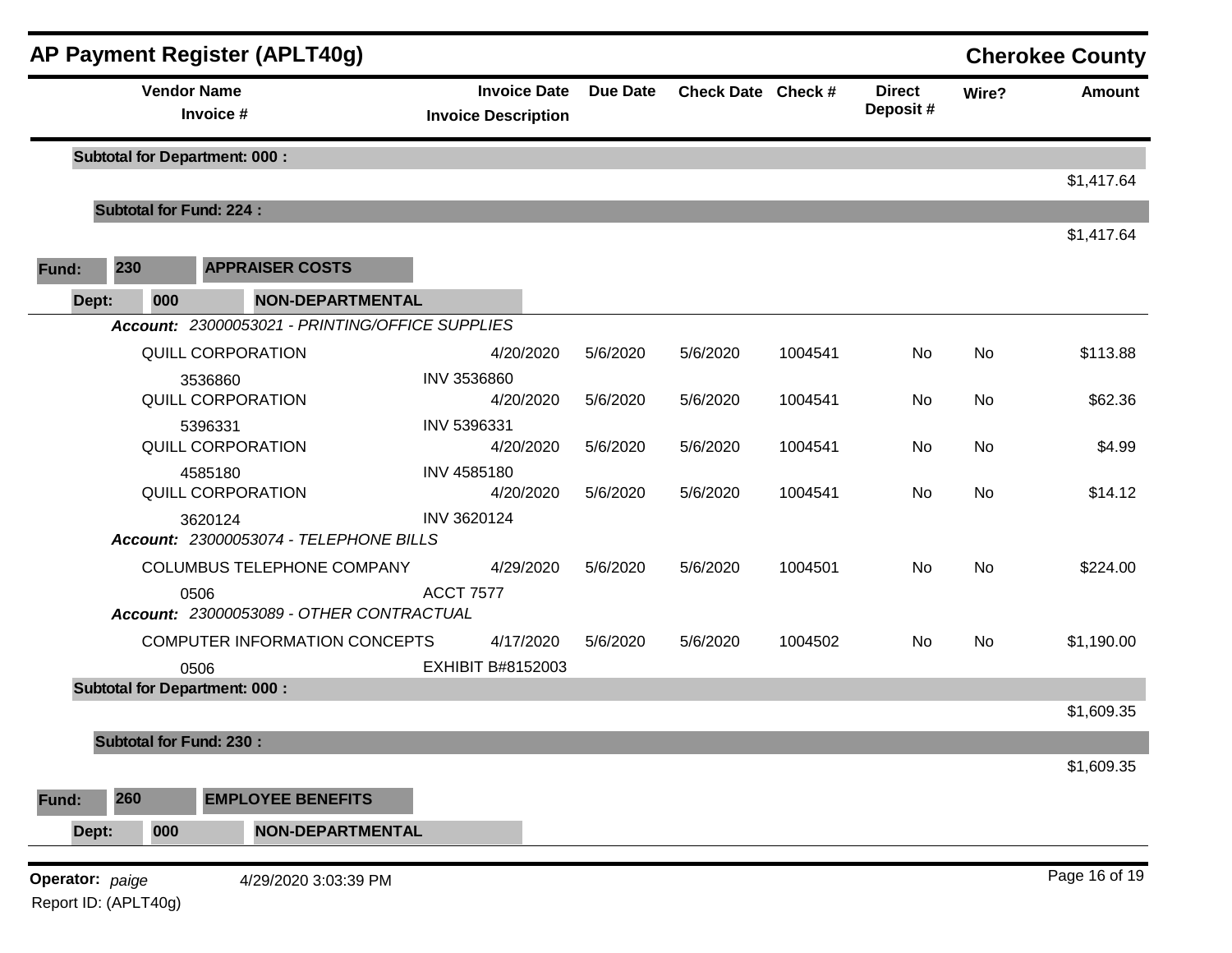|       |     |                    | AP Payment Register (APLT40g)                                 |                                                   |          |                    |         |                           |           | <b>Cherokee County</b> |
|-------|-----|--------------------|---------------------------------------------------------------|---------------------------------------------------|----------|--------------------|---------|---------------------------|-----------|------------------------|
|       |     | <b>Vendor Name</b> | Invoice #                                                     | <b>Invoice Date</b><br><b>Invoice Description</b> | Due Date | Check Date Check # |         | <b>Direct</b><br>Deposit# | Wire?     | <b>Amount</b>          |
|       |     |                    | <b>Account: 26000053215 - MERITAIN HEALTH</b>                 |                                                   |          |                    |         |                           |           |                        |
|       |     |                    | <b>GAVIN BRENT BRITTAIN</b>                                   | 4/20/2020                                         | 5/6/2020 | 5/6/2020           | 1004515 | No                        | No.       | \$145.98               |
|       |     | 0506               |                                                               | REIMB/INS DEDUCTED IN ERROR                       |          |                    |         |                           |           |                        |
|       |     |                    | <b>Subtotal for Department: 000:</b>                          |                                                   |          |                    |         |                           |           |                        |
|       |     |                    |                                                               |                                                   |          |                    |         |                           |           | \$145.98               |
|       |     |                    | <b>Subtotal for Fund: 260:</b>                                |                                                   |          |                    |         |                           |           |                        |
|       |     |                    |                                                               |                                                   |          |                    |         |                           |           | \$145.98               |
| Fund: | 300 |                    | <b>SERVICE FOR ELDERLY</b>                                    |                                                   |          |                    |         |                           |           |                        |
| Dept: |     | 000                | <b>NON-DEPARTMENTAL</b>                                       |                                                   |          |                    |         |                           |           |                        |
|       |     |                    | Account: 30000053072 - GAS, ELECTRIC, WATER                   |                                                   |          |                    |         |                           |           |                        |
|       |     |                    | EMPIRE DISTRICT ELECTRIC COMPANY                              | 4/24/2020                                         | 5/6/2020 | 5/6/2020           | 1004508 | No                        | No.       | \$82.56                |
|       |     |                    | 0506 EL                                                       | ACCT 828267310                                    |          |                    |         |                           |           |                        |
|       |     |                    | <b>EMPIRE DISTRICT ELECTRIC COMPANY</b>                       | 4/27/2020                                         | 5/6/2020 | 5/6/2020           | 1004508 | No                        | No        | \$78.01                |
|       |     |                    | 0506 EL1                                                      | ACCT 124991-59-7                                  |          |                    |         |                           |           |                        |
|       |     |                    | <b>Subtotal for Department: 000:</b>                          |                                                   |          |                    |         |                           |           |                        |
|       |     |                    |                                                               |                                                   |          |                    |         |                           |           | \$160.57               |
|       |     |                    | <b>Subtotal for Fund: 300:</b>                                |                                                   |          |                    |         |                           |           |                        |
|       |     |                    |                                                               |                                                   |          |                    |         |                           |           | \$160.57               |
| Fund: | 330 |                    | <b>SEWER DISTRICT#1 OPER</b>                                  |                                                   |          |                    |         |                           |           |                        |
| Dept: |     | 000                | <b>NON-DEPARTMENTAL</b>                                       |                                                   |          |                    |         |                           |           |                        |
|       |     |                    | Account: 33000053074 - TELEPHONE BILLS                        |                                                   |          |                    |         |                           |           |                        |
|       |     |                    | <b>CENTURYLINK</b>                                            | 4/23/2020                                         | 5/6/2020 | 5/6/2020           | 1004491 | No.                       | No.       | \$203.18               |
|       |     |                    | 438097159 SEWER 9<br>Account: 33000053089 - OTHER CONTRACTUAL | ACCT #438097159                                   |          |                    |         |                           |           |                        |
|       |     |                    | <b>SJE RHOMBUS</b>                                            | 4/16/2020                                         | 5/6/2020 | 5/6/2020           | 1004544 | No                        | <b>No</b> | \$120.00               |
|       |     |                    | CD99362514 SEWER                                              | INV# CD99362514                                   |          |                    |         |                           |           |                        |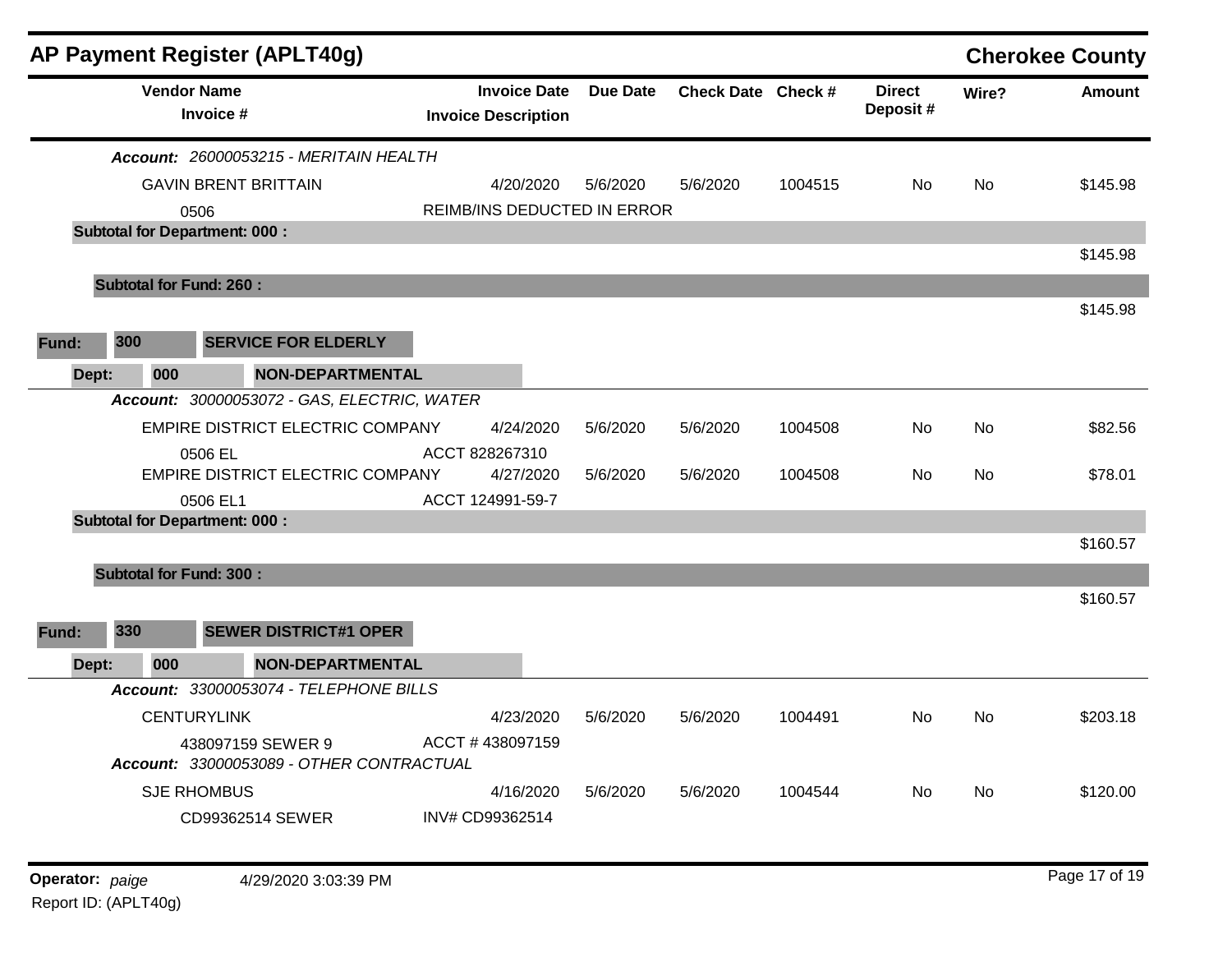| AP Payment Register (APLT40g)        |                                                   |          |                    |                                   |       | <b>Cherokee County</b> |
|--------------------------------------|---------------------------------------------------|----------|--------------------|-----------------------------------|-------|------------------------|
| <b>Vendor Name</b><br>Invoice #      | <b>Invoice Date</b><br><b>Invoice Description</b> | Due Date | Check Date Check # | <b>Direct</b><br>Deposit#         | Wire? | <b>Amount</b>          |
| <b>Subtotal for Department: 000:</b> |                                                   |          |                    |                                   |       |                        |
|                                      |                                                   |          |                    |                                   |       | \$323.18               |
| <b>Subtotal for Fund: 330:</b>       |                                                   |          |                    |                                   |       |                        |
|                                      |                                                   |          |                    |                                   |       | \$323.18               |
|                                      |                                                   |          |                    | Total for Bank 1 Account 1120298: |       | \$183,014.99           |
|                                      |                                                   |          |                    | ***** Total Invoices Paid:        |       | \$183,014.99           |